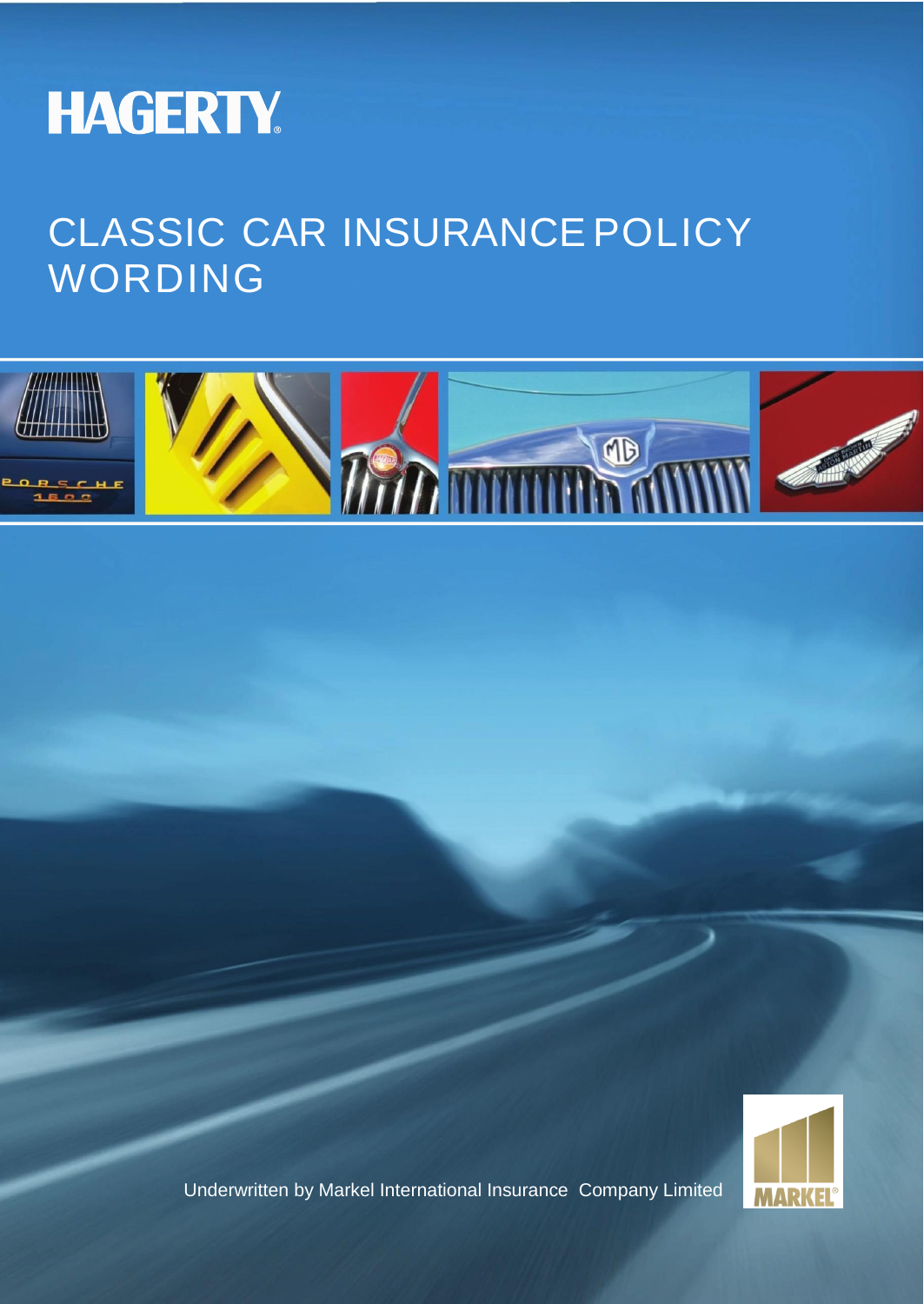Claims 24-hour helpline (UK only) 0333 323 1129 For all motor related claims enquires

Claims 24-hour helpline (when calling from abroad) +44 1925 422726 For all motor related claims enquiries

**2**

Hagerty customer services 0333 323 1138 (UK) +44 1327 810 600 (when calling from abroad) For general enquiries and complaints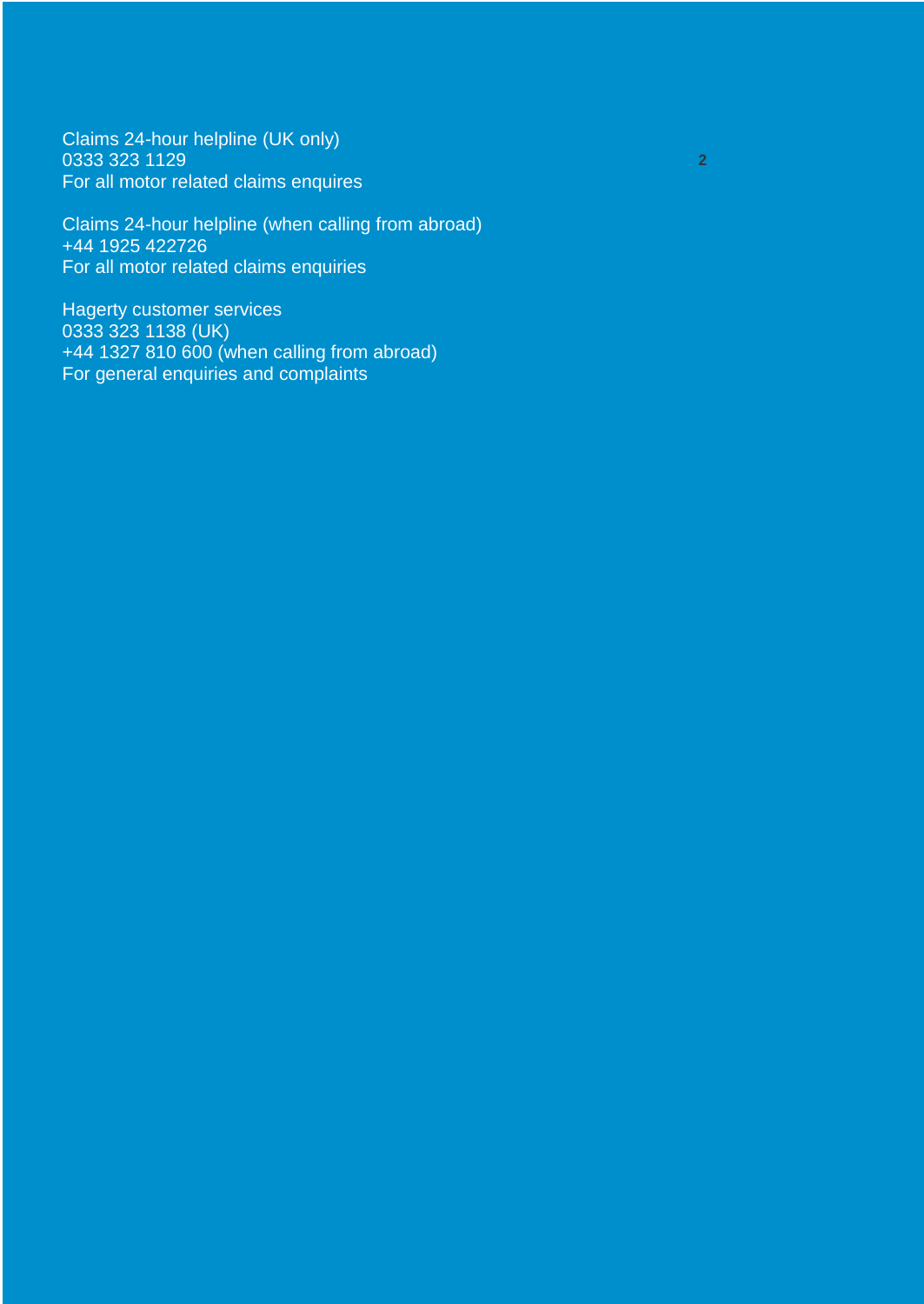# **Guide to sections**

| <b>Section 1: Introduction</b>                                                                                                                                                                                                                                                                                                                                                                                              |                                                                                                           |
|-----------------------------------------------------------------------------------------------------------------------------------------------------------------------------------------------------------------------------------------------------------------------------------------------------------------------------------------------------------------------------------------------------------------------------|-----------------------------------------------------------------------------------------------------------|
| <b>Section 2: Complaints procedure</b><br>and compensation arrangements                                                                                                                                                                                                                                                                                                                                                     | 3                                                                                                         |
| <b>Section 3: General terms</b><br><b>Definitions</b>                                                                                                                                                                                                                                                                                                                                                                       | 4<br>4                                                                                                    |
| <b>Section 4: General conditions</b>                                                                                                                                                                                                                                                                                                                                                                                        | 6                                                                                                         |
| Section 5: What to do when a loss occurs<br>A motor vehicle claim<br>A motor legal expenses claim                                                                                                                                                                                                                                                                                                                           | 8<br>8<br>8                                                                                               |
| Section 6: General exclusions                                                                                                                                                                                                                                                                                                                                                                                               | 9                                                                                                         |
| Section 7: Physical damage cover                                                                                                                                                                                                                                                                                                                                                                                            | 11                                                                                                        |
| Section 8: Additional cover and benefits<br>Audio and electrical equipment<br>Car jacking and road rage<br>Child car seats<br><b>Disablement</b><br>Driving other cars<br>Emergency transportation/accommodation<br><b>Emergency treatment</b><br>Foreign use<br>Glass cover<br>Lock replacement<br>Medical expenses<br>Personal accident cover<br>Personal effects<br>Personal registration plate cover<br><b>Trailers</b> | 12<br>12<br>12<br>12<br>12 <sup>2</sup><br>12<br>12<br>12<br>12<br>13<br>13<br>13<br>13<br>13<br>13<br>13 |
| Section 9: Third party liability cover                                                                                                                                                                                                                                                                                                                                                                                      | 14                                                                                                        |
| Section 10: Motor legal expenses cover                                                                                                                                                                                                                                                                                                                                                                                      | 15                                                                                                        |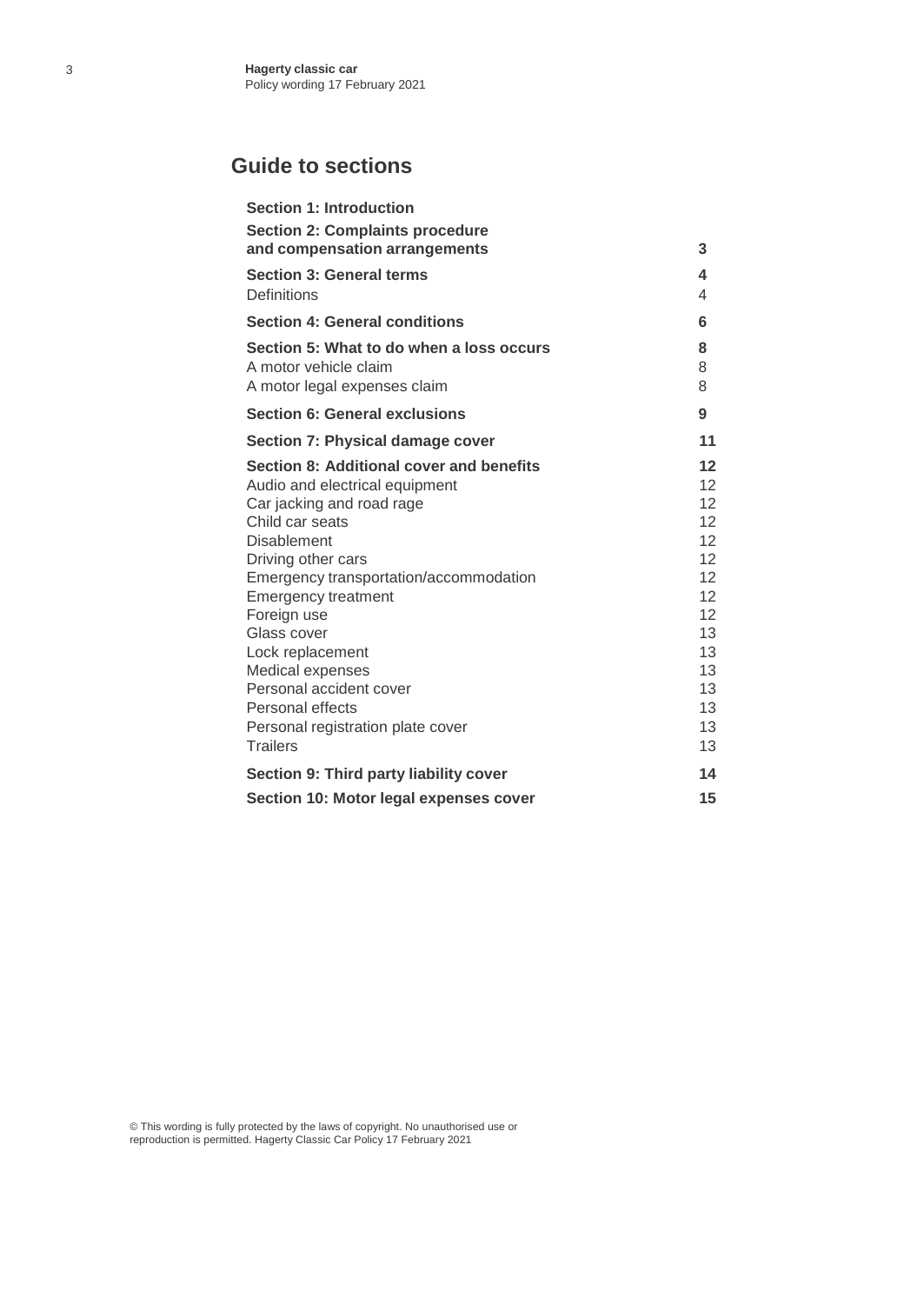#### **Section 1: Introduction**

We are very grateful for your business and are also delighted that you have chosen the Hagerty classic car policy, underwritten by Markel International Insurance Company Limited. We continue to provide the verybest possible service to our clients and this policy represents one of the most comprehensive available to the classic car market today. However, should you feel that this policy does not reflect the cover you require, or should you feel that we have not provided exceptional service, please make contact with us as soon as possible.

We hope to see you at a classic car show in the near future.

Robin Harman

**Robin Harman** Operations Director, Hagerty International Limited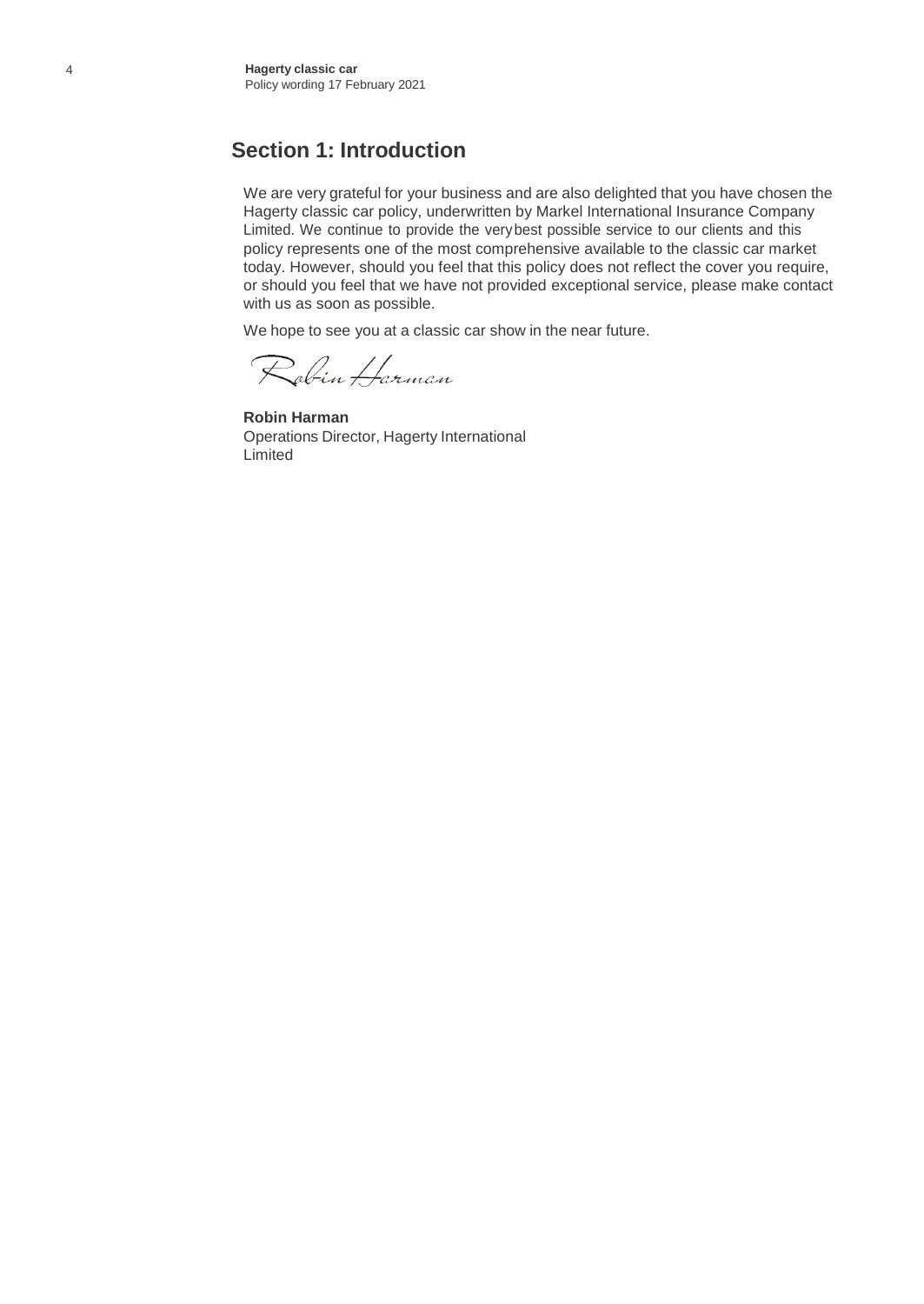# **Section 2: Complaints procedure and compensation arrangements**

The following procedure applies to all sections of the **policy** other than section 10. **We** are proud of **our** reputation for a quality service. If **you** feel that **our** service at any time falls below the standard **you** would expect, please contact **us. Our** contact details are:

Hagerty International Limited, The Arch Barn, Pury Hill Business Park, Alderton, Northamptonshire, NN12 7TB.

Telephone: +44 (0)333 323 1138 (calls to this number within the United Kingdom are free on mobile phones and landlines); or +44 (0)1327 810 600. Email: [enquiries@hagertyinsurance.co.uk.](mailto:enquiries@hagertyinsurance.co.uk)

#### **The following procedure applies to the pages detailing the Motor legal expenses cover:**

It is our intention to give **you** the best possible service but if **you** do have any questions or concerns about this insurance or the handling of a claim **you** should contact the Managing Director of **Lawshield**. The contact details are:

The Managing Director, **Lawshield** UK Ltd, 1210 Centre Park Square, Lakeside Drive, Centre Park, Warrington, WA1 1RU. Tel: 0800 731 3942 Fax: 01925 428357 [Email:](mailto:customerrelations@lawshield-uk.com) [customerrelations@lawshield-uk.com](mailto:customerrelations@lawshield-uk.com)

Please ensure **your policy** number is quoted in all correspondence to assist a quick and efficient response. If it is not possible to reach an agreement, **you** have the right to make an appeal to the Financial Ombudsman Service. This also applies if **you** are insured in a business capacity with a turnover of less than £6.5 million (or its equivalent in any other currency) and which either:

- a)Employs fewer than 50 persons, or
- b) Has a balance sheet total of less than £5 million (or its equivalent in any other currency).

**You** may contact the Financial Ombudsman Service at:

The Financial Ombudsman Service, Exchange Tower, London E14 9SR. Tel: 0300 123 9 123 or 0800 023 4567 Overseas: +44 20 7964 0500 Email: [complaint.info@financial-ombudsman.org.uk](mailto:complaint.info@financial-ombudsman.org.uk)

The Financial Ombudsman Service is an independent service in the United Kingdom for settling disputes between consumers and businesses providing financial services. **You** can find more information on the Financial Ombudsman Service at [www.financial](http://www.financial-ombudsman.org.uk/)[ombudsman.org.uk.](http://www.financial-ombudsman.org.uk/)

The above complaints procedure is in addition to **your** statutory rights as a consumer. For further information about **your** statutory rights contact **your** local authority Trading Standards Service or Citizens Advice Bureau.

Compensation arrangements Hagerty, Markel and AmTrust Europe Limited are covered by the Financial Services Compensation Scheme. **You** may be entitled to compensation from the scheme if **we** cannot meet **our** obligations. This depends on the type of business and the circumstances of the claim. Insurance advising and arranging is covered for 90% of the claim without any upper limit. For compulsory classes of insurance, insurance advising and arranging is covered for 100% of the claim, without any upper limit. Further information about compensation scheme arrangements is available from the FSCS on **0800 678 1100** or at [www.fscs.org.uk.](http://www.fscs.org.uk./)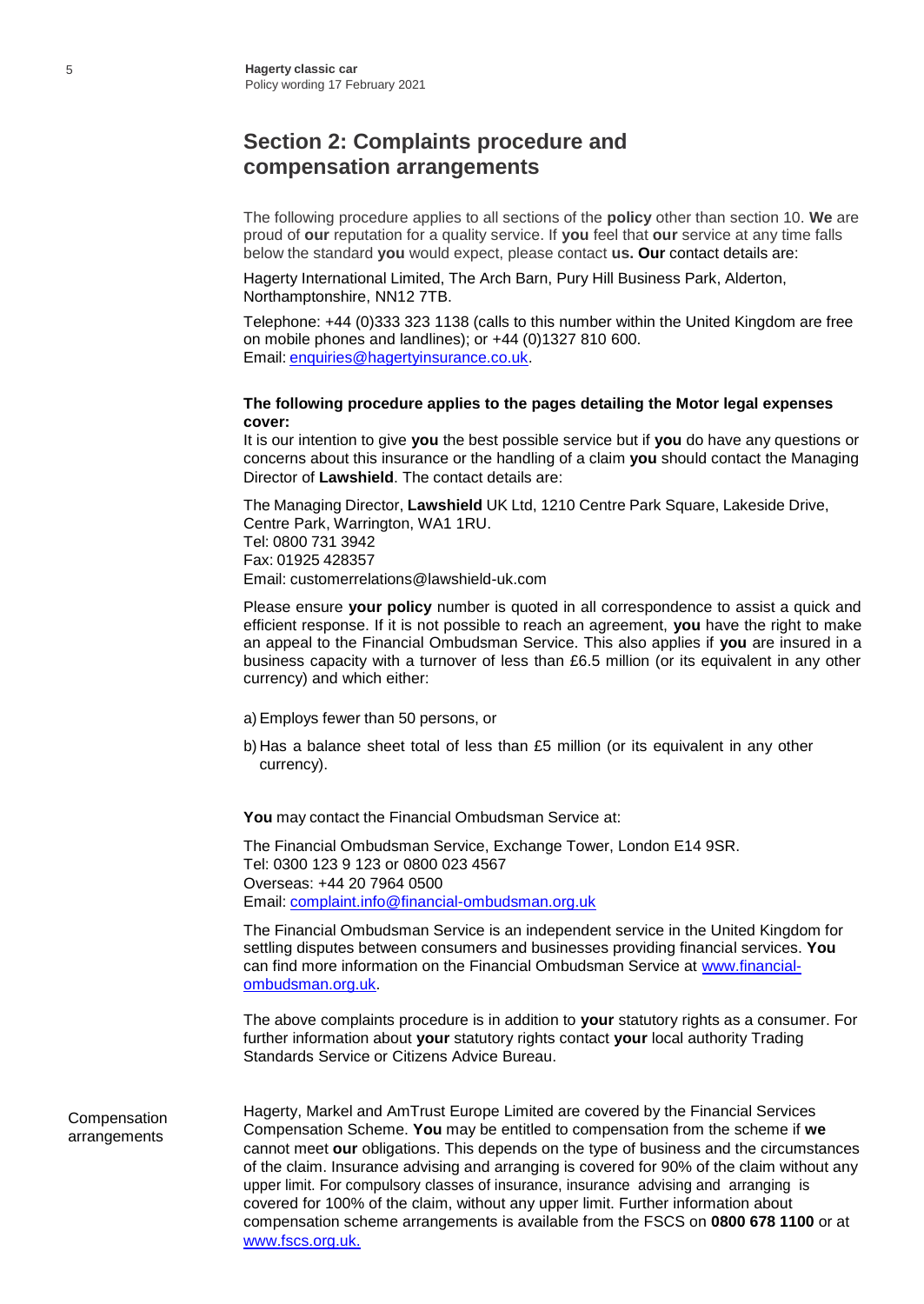# **Section 3: General terms**

|                                     | Please read your policy very carefully. If anything is not correct, please return it                                                                                                                                                                                                                                                                                     |  |  |
|-------------------------------------|--------------------------------------------------------------------------------------------------------------------------------------------------------------------------------------------------------------------------------------------------------------------------------------------------------------------------------------------------------------------------|--|--|
|                                     | immediately. This <b>policy</b> is a contract between you and us.                                                                                                                                                                                                                                                                                                        |  |  |
|                                     | We will provide this insurance in return for the premium you have paid to us.                                                                                                                                                                                                                                                                                            |  |  |
| <b>Definitions</b>                  | Words shown in <b>bold</b> type in the <b>policy</b> shall have the meaning given to them below or<br>in the relevant cover section, wherever they may appear unless otherwise indicated.                                                                                                                                                                                |  |  |
| Act of terrorism                    | An act, including using or threatening to use force or violence, which:                                                                                                                                                                                                                                                                                                  |  |  |
|                                     | is committed by a person or group of people, whether acting alone or in<br>connection with an organisation or government; and                                                                                                                                                                                                                                            |  |  |
|                                     | is for political, religious, ideological or similar reasons. This includes trying to<br>$\bullet$<br>influence a government or to frighten the public or any section of the public.                                                                                                                                                                                      |  |  |
| <b>Agreed value</b>                 | The amount your vehicle is insured for as shown in your schedule. This is the most we<br>will pay for your vehicle regardless of any upward or downward movement in its value at<br>the time of loss. The amount shown in your schedule includes all manufacturer fitted<br>extras and modifications and any non-manufacturer extras or modifications approved by<br>us. |  |  |
| <b>Amendment to</b><br>cover notice | The most recent notification of cover change we issued to you.                                                                                                                                                                                                                                                                                                           |  |  |
| <b>Amount insured</b>               | This is the most we will pay as shown in your schedule.                                                                                                                                                                                                                                                                                                                  |  |  |
| <b>Associated address</b>           | Your or an insured person's permanent address in the United Kingdom.                                                                                                                                                                                                                                                                                                     |  |  |
| <b>Certificate</b>                  | Your evidence of motor insurance. A certificate will be issued by us for each vehicle<br>you insure with us and should be read together with this policy wording, the<br>schedule, any amendment to cover notice and any endorsements.                                                                                                                                   |  |  |
| <b>Endorsement</b>                  | A change to the terms of the <b>policy</b> agreed by us in writing.                                                                                                                                                                                                                                                                                                      |  |  |
| <b>European Union</b>               | Austria, Belgium, Bulgaria, Cyprus, Czech Republic, Denmark, Estonia, Finland,<br>France, Germany, Greece, Hungary, Ireland, Italy, Latvia, Lithuania, Luxembourg,<br>Malta, The Netherlands, Poland, Portugal, Romania, Slovakia, Slovenia, Spain, Sweden.                                                                                                              |  |  |
| <b>Excess</b>                       | The amount for which you are responsible as the first part of each agreed claim as shown<br>in the schedule. If an insured vehicle is not listed in the schedule a £1,000 excess<br>applies.                                                                                                                                                                             |  |  |
| <b>Markel</b>                       | Markel International Insurance Company Limited                                                                                                                                                                                                                                                                                                                           |  |  |
| <b>Insured</b><br>Person(s)         | Any user permitted by you legally entitled to drive in accordance with the certificate.                                                                                                                                                                                                                                                                                  |  |  |
| <b>Insured vehicle</b>              | Any vehicle listed on your Schedule of Motor Insurance.<br>1.<br>Any vehicle insured under a Hagerty Classic Car Policy underwritten by Markel.<br>2.                                                                                                                                                                                                                    |  |  |
| Lawshield                           | Lawshield UK Ltd, 850 Ibis Court, Lakeside Drive, Centre Park, Warrington,<br>Cheshire, WA1 1RL who arrange the services under Section 10 of the policy.                                                                                                                                                                                                                 |  |  |
| <b>Market value</b>                 | The cost to replace a vehicle with one of similar age, make, model and condition. We<br>decide this amount.                                                                                                                                                                                                                                                              |  |  |
|                                     | Named insured person Insured persons whose names are stated in the certificate.                                                                                                                                                                                                                                                                                          |  |  |
| <b>Period of insurance</b>          | The period for which the <b>policy</b> is in force as shown in your most recent schedule.                                                                                                                                                                                                                                                                                |  |  |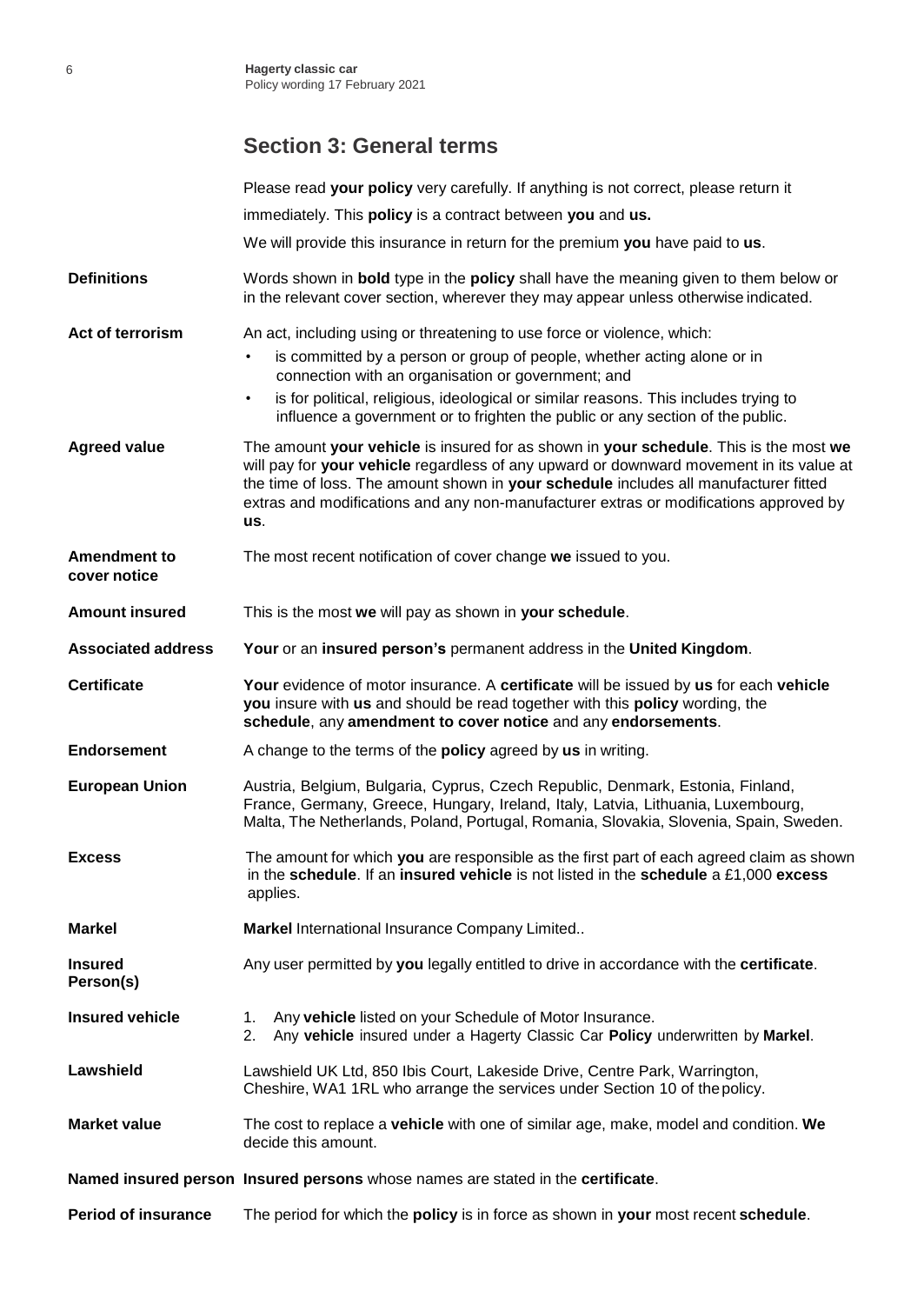| $\overline{7}$            | <b>Hagerty classic car</b><br>Policy wording 17 February 2021                                                                                                                                                                                                                                                                                                                                                                                                              |  |  |
|---------------------------|----------------------------------------------------------------------------------------------------------------------------------------------------------------------------------------------------------------------------------------------------------------------------------------------------------------------------------------------------------------------------------------------------------------------------------------------------------------------------|--|--|
| <b>Personal effects</b>   | Personal property owned by you or for which you are legally responsible.                                                                                                                                                                                                                                                                                                                                                                                                   |  |  |
| <b>Policy</b>             | This policy wording, the schedule, the certificate, any amendment to cover notice<br>and any endorsements.                                                                                                                                                                                                                                                                                                                                                                 |  |  |
| <b>Proposal form</b>      | The form that captures all the information that you provide to us via your agent and<br>on which we base our terms and conditions.                                                                                                                                                                                                                                                                                                                                         |  |  |
| <b>Schedule</b>           | The document showing your name, your address and your insurance details that we<br>sent you when we accepted this insurance or following any subsequent amendment to<br>your cover, whichever is the more recent.                                                                                                                                                                                                                                                          |  |  |
| <b>Territorial limits</b> | This policy provides cover anywhere within the European Union and United<br>Kingdom, as well as the Channel Islands, the Isle of Man, Albania, Andorra, Bosnia<br>Herzegovina, Croatia, Gibraltar, Iceland, Liechtenstein, Macedonia, Monaco,<br>Montenegro, Norway, San Marino, Serbia, Switzerland and Turkey (west of the<br>Bosphorus) or in transit by rail, sea, land (not under the vehicle's own power) or air<br>between any countries listed in this definition. |  |  |
| <b>Vehicle</b>            | Any vehicle listed in the schedule for which a certificate has been issued bearing the<br>registration number or chassis number of that vehicle which belongs to or is under a<br>hire purchase agreement with you or is leased to you.                                                                                                                                                                                                                                    |  |  |
| <b>United Kingdom</b>     | England, Wales, Scotland and Northern Ireland.                                                                                                                                                                                                                                                                                                                                                                                                                             |  |  |
| We, us, our, ours         | The insurer named in the schedule.                                                                                                                                                                                                                                                                                                                                                                                                                                         |  |  |
| You, your                 | The person named as the policyholder in the <b>schedule</b> .                                                                                                                                                                                                                                                                                                                                                                                                              |  |  |
|                           |                                                                                                                                                                                                                                                                                                                                                                                                                                                                            |  |  |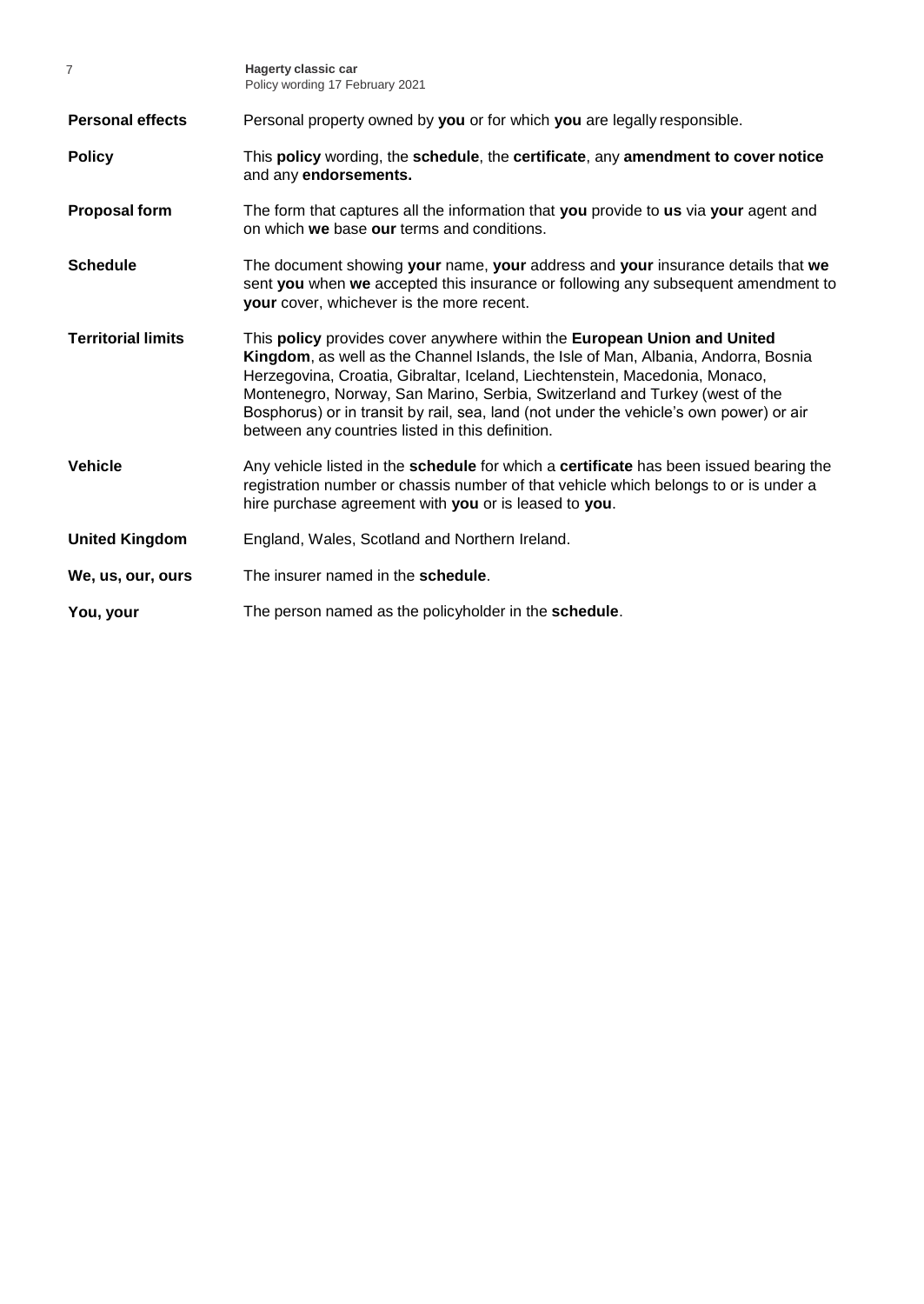### **Section 4: General conditions**

The following conditions apply to the whole of this **policy.** Any extra conditions are shown in the sections to which they apply.

Cancellation **You** may cancel this **policy** by writing to **us**:

- 1. Within fourteen days of receipt of the **policy** or fourteen days from the effective date of the **policy**, whichever is the later. If **you** have not made a claim **you** will receive a full premium refund less any administration charges incurred.
- 2. At any time and returning **your certificate**. If **you** have not made a claim, **we** will return any premium **you** have paid for any **period of insurance** remaining, calculated on a pro-rata basis less any administration charges from the day **we** receive notification of cancellation from you.

**We** may cancel this **policy** by sending **you** fourteen days' notice by recorded post to **your** last known correspondence address. **You** must immediately return **your certificate** to **us**. If **you** have not made a claim, **we** will return any premium **you** have paid for any **period of insurance** remaining, calculated on a pro-rata basis less any administration charges from the day of cancellation.

Data protection By accepting **your policy**, **you** consent to **us** using the information **we** may hold about **you** for the purposes of providing insurance and handling any claims and to process sensitive personal data about **you** where this is necessary. This may mean **we** choose or are required to give some details to third parties. These third parties may include other insurance carriers, claims adjusters, fraud detection and/or prevention services, the Motor Insurers' Bureau, reinsurance companies and insurance regulatory authorities. Where such sensitive personal information relates to anyone other than **you**, **you** must obtain the explicit consent of the person to whom the information relates, both to the disclosure of such information to **us** and its use by **us** as set out above. The information provided will be treated by **us** in confidence and in compliance with applicable data protection law. **You** have the right to apply for a copy of **your** information (for which **we** may charge a small fee) and to have any inaccuracies corrected.

> For training and quality control purposes, telephone calls to **us** may be monitored and/or recorded.

Duplicate cover If a loss is covered more than once by us, we will pay under the section that provides you with the most cover. **We** will not make duplicate payments.

False claims If **you** have tried to deceive **us** by deliberately giving **us** false information or making a fraudulent claim under this **policy** then:

- 1. **we** shall be entitled to give **you** notice of termination of the **policy** with effect from the date of any fraudulent act or claim or the provision of such false information;
- 2. **we** shall be entitled to refuse to make any payment under the **policy** in respect of any claim made or any loss occurring after the date of any fraudulent act or claim or the provision of such false information;
- 3. **you** must reimburse all payments already made by **us** relating to claims made or losses occurring after the date of any fraudulent act or claim or the provision of such false information; and
- 4. **we** shall be entitled to retain all premiums paid.

This does not affect **your** rights in relation to any claim made or loss occurring before the date of any fraudulent act or claim or the provision of such false information.

Governing law This **policy** will be interpreted in accordance with and governed by English law. The parties will submit to the non-exclusive jurisdiction of the courts of England andWales.

Information In deciding to accept this insurance and in setting the terms and premium, **we** have relied on the information **you** have given **us**. **You** must take care when answering any questions **we** ask by ensuring that all information provided is accurate and complete.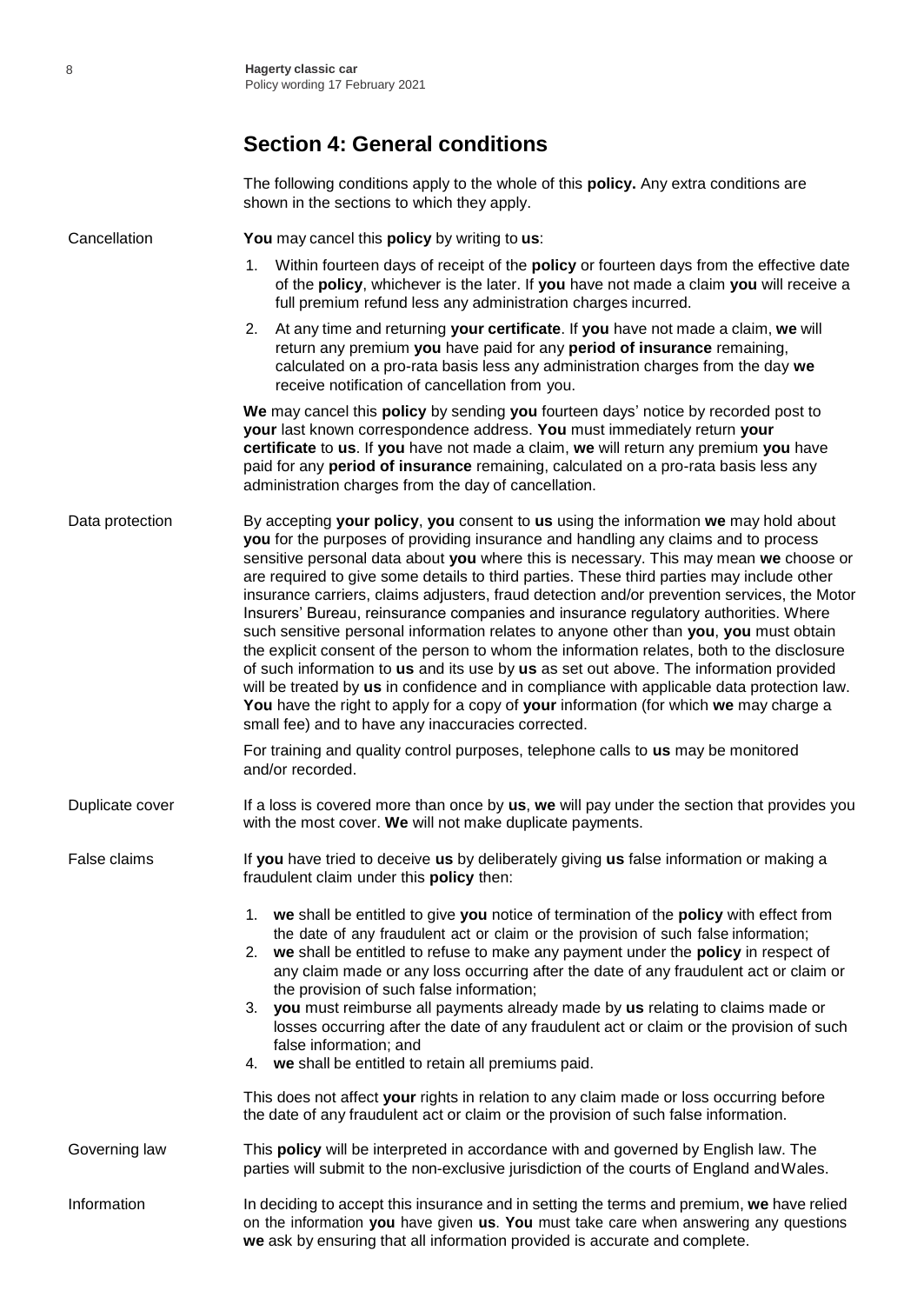9 **Hagerty classic car** Policy wording 17 February 2021

> **You** must tell **us**, as soon as possible, if there are any changes to the information **you** have given **us**. **You** must also tell **us** about the following changes:

- a change to the people insured.
- motoring convictions (driving licence endorsements, fixed penalties or pending prosecutions for any motoring offences) for any of the people insured, or to be insured.
- criminal convictions for any of the people insured, or to be insured.
- a change of **vehicle**.
- any **vehicle** modifications.
- any changes affecting ownership of the **vehicle**.
- any change in the way that the **vehicle** is used.
- a change of correspondence or garaging address.

If **you** are in any doubt, please contact **us** or **your** insurance agent.

When **we** are notified of a change **we** will tell **you** if this affects **your policy.** For example we may cancel **your policy** in accordance with the cancellation condition, amend the terms of **your policy** or require **you** to pay more for **your** insurance.

If **you** do not inform **us** about a change it may affect any claim **you** make or could result in **your** insurance being invalid.

Misrepresentation If **we** establish that **you** deliberately or recklessly provided **us** with false information **we** will treat this insurance as if it never existed and decline all claims.

> If **we** establish that **you** were careless in providing **us** with the information **we** have relied upon in accepting this insurance and setting its terms and premium **we** may:

- treat this insurance as if it had never existed and refuse to pay all claims and return the premium paid. **We** will only do this if **we** provided **you** with insurance cover which **we** would not otherwise have offered;
- amend the terms of **your** insurance. **We** may apply these amended terms as if they were already in place if a claim has been adversely impacted by **your** carelessness;
- charge **you** more for **your** insurance or reduce the amount **we** pay on a claim in the proportion that the premium **you** have paid bears to the premium **we** would have charged **you**;
- cancel **your policy** in accordance with the cancellation condition.

**We** or **your** insurance agent will write to **you** if **we**:

- intend to treat this insurance as if it never existed;
- need to amend the terms of **your policy**; or
- require **you** to pay more for **your** insurance.

Other insurance When other insurance applies to a covered loss under this **policy**, **our** cover will apply secondary to any other available insurance. Premium payment **We** will not make any payment under this **policy** unless **you** have paid the premium. Reasonable care **You** must take reasonable steps to keep **your vehicle** in a roadworthy condition and ensure **you** have a current and valid M.O.T. certificate or any other documentation required under current legislation. **You** must take reasonable steps to protect any **insured vehicle** from loss or damage.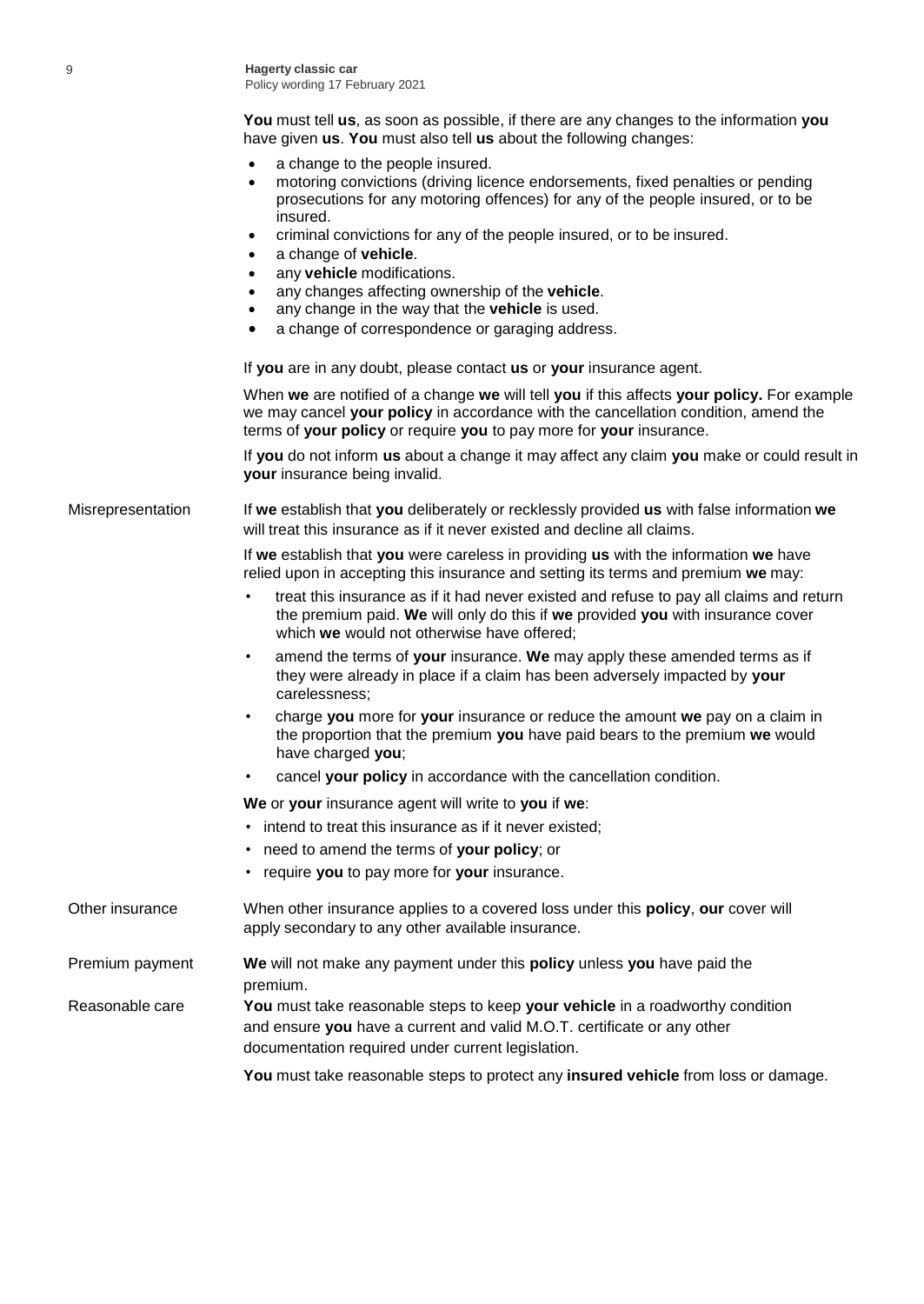# **Section 5: What to do when a loss occurs**

You should refer to the relevant cover section for details of the cover provided and how **your** claim will be settled.

| A motor vehicle claim                            |                                                                                                                                                                                                                                                                                                                                                                                                                                                                                                                                                                                                                                                              |  |  |  |
|--------------------------------------------------|--------------------------------------------------------------------------------------------------------------------------------------------------------------------------------------------------------------------------------------------------------------------------------------------------------------------------------------------------------------------------------------------------------------------------------------------------------------------------------------------------------------------------------------------------------------------------------------------------------------------------------------------------------------|--|--|--|
| How to make a claim                              | You must tell us or your insurance agent as soon as possible about any incident<br>which you may need to claim for under this policy. Our 24 hours a day, seven days<br>a week helpline is available on:                                                                                                                                                                                                                                                                                                                                                                                                                                                     |  |  |  |
|                                                  | 0333 323 1129<br>(for calls within the UK)<br>(for calls outside the UK)<br>+44 1925 422726                                                                                                                                                                                                                                                                                                                                                                                                                                                                                                                                                                  |  |  |  |
|                                                  | In addition, in the event of theft, bodily injury or a crime being committed, you or an<br>insured person must notify the police and obtain a crime reference number from them.                                                                                                                                                                                                                                                                                                                                                                                                                                                                              |  |  |  |
|                                                  | You or an insured person must not admit liability for any incident or negotiate or refuse<br>any claim with anyone.                                                                                                                                                                                                                                                                                                                                                                                                                                                                                                                                          |  |  |  |
|                                                  | We will:<br>arrange for the repatriation of you or the insured person and your or the insured<br>person's passengers from within the territorial limits;<br>where necessary recover the insured vehicle to a destination or repairer of your<br>$\bullet$<br>choice or if you prefer to a repairer approved by us;<br>inspect, approve and authorise any repairs to the insured vehicle;<br>$\bullet$<br>clean the insured vehicle on completion of any repairs;<br>$\bullet$<br>where appropriate return the insured vehicle to you;<br>guarantee the repairs to the insured vehicle if carried out by an approved repairer for<br>a period of three years. |  |  |  |
| Repair work                                      | Please let us know before any repair work is carried out on your vehicle. Not doing so<br>may affect a claim.                                                                                                                                                                                                                                                                                                                                                                                                                                                                                                                                                |  |  |  |
|                                                  | We have the right to inspect any damage to an insured vehicle. We will tell you if we<br>want to do this.                                                                                                                                                                                                                                                                                                                                                                                                                                                                                                                                                    |  |  |  |
| Injury to someone or<br>damage to their property | If someone is holding you or an insured person responsible for injury or damage, you<br>must immediately send to us or your insurance agent every letter or claim<br>correspondence you receive. You or an insured person must not admit liability or make<br>an offer or promise of payment without our written permission, otherwise we will not have<br>to pay the claim.                                                                                                                                                                                                                                                                                 |  |  |  |
|                                                  | We may take over and deal with, in your name or that of an insured person, the<br>defence or settlement of any claim made against you.                                                                                                                                                                                                                                                                                                                                                                                                                                                                                                                       |  |  |  |
| Recovering a payment                             | We may pursue, in your name or that of an insured person but at our expense,<br>recovery of any amounts we may become liable to pay under this policy. You or an<br>insured person must give us all the assistance we may reasonably require to do this.                                                                                                                                                                                                                                                                                                                                                                                                     |  |  |  |
| Receiving your claim<br>payment                  | You may elect to receive your claim payment by cheque or via electronic fund<br>transfer.                                                                                                                                                                                                                                                                                                                                                                                                                                                                                                                                                                    |  |  |  |
| A motor legal<br>expenses claim                  | Motor legal expenses cover only applies to your policy if shown in your schedule.                                                                                                                                                                                                                                                                                                                                                                                                                                                                                                                                                                            |  |  |  |
|                                                  | Legal expenses services are provided by Lawshield.                                                                                                                                                                                                                                                                                                                                                                                                                                                                                                                                                                                                           |  |  |  |
|                                                  | Lawshield are available for you to call 24 hours a day, seven days a week.                                                                                                                                                                                                                                                                                                                                                                                                                                                                                                                                                                                   |  |  |  |
|                                                  | Lawshield's claims notification line is 0333 323 1129 (for calls within the UK)<br>+44 1925 422 726 (for calls outside the UK).                                                                                                                                                                                                                                                                                                                                                                                                                                                                                                                              |  |  |  |
|                                                  | Lawshield will aim to recover your uninsured losses, which may include the cost<br>of repairing or replacing your vehicle, your excess, injury compensation and<br>other out-of-pocket expenses.                                                                                                                                                                                                                                                                                                                                                                                                                                                             |  |  |  |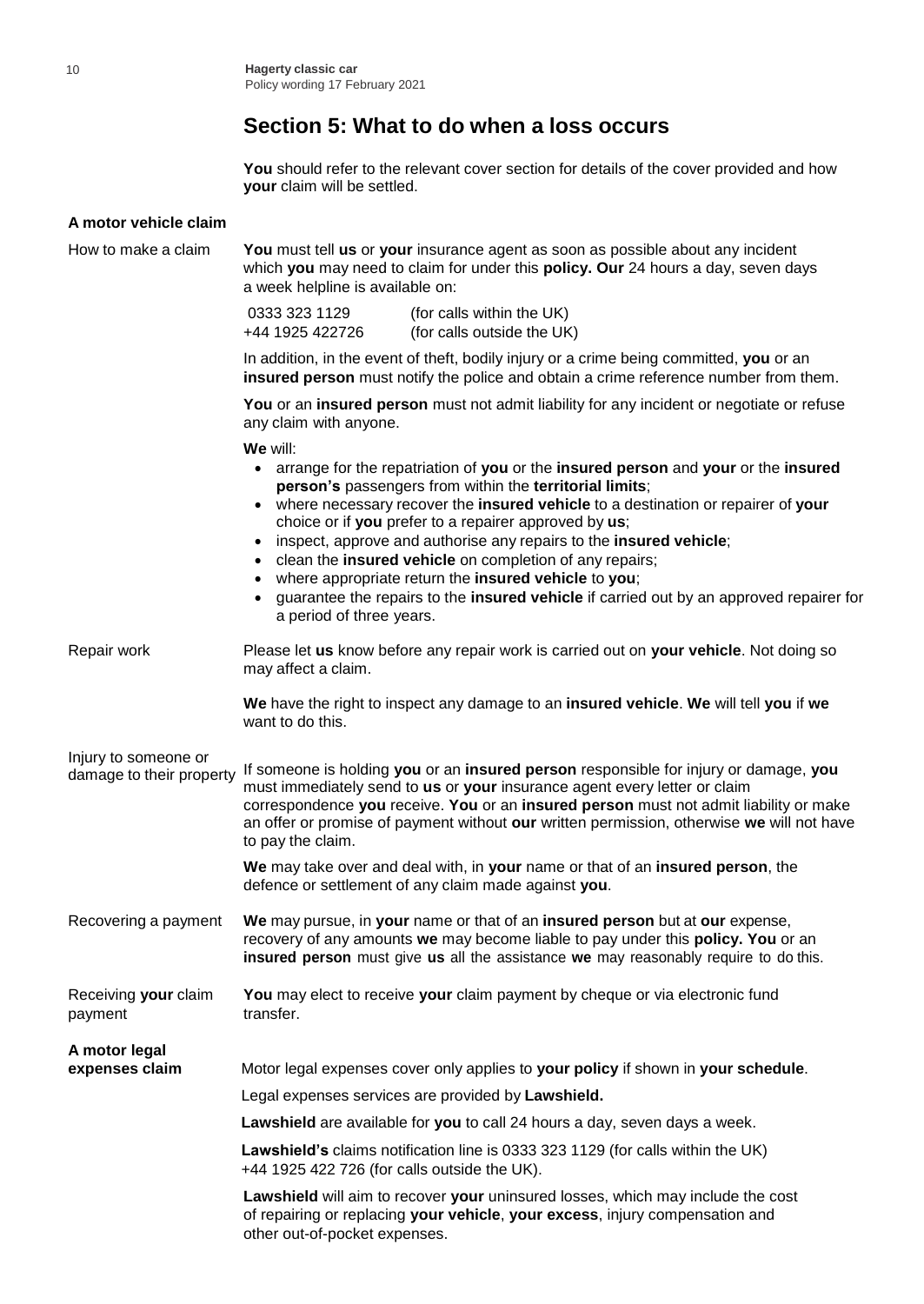#### **Section 6: General exclusions**

The following exclusions apply to the whole of this **policy.** Any extra exclusions are shown in the sections to which they apply.

This insurance does not cover the following:

- 1. Any loss, damage or liability arising out of a deliberate act by **you** or an **insured person** or by anyone acting on **your** behalf.
- 2. Loss, damage, costs or expenses arising directly or indirectly from biological or chemical contamination. This includes poisoning or preventing or limiting the use ofan object, due to the effects of any biological or chemical agent.
- 3. Any loss, damage or liability arising directly or indirectly from nuclear reaction, nuclear radiation or radioactive contamination.
- 4. Any loss, damage or liability caused directly or indirectly by war, acts of foreign enemies, hostilities (whether war is declared or not), invasion, civil war, rebellion, revolution, insurrection or military or usurped power or the destruction or seizure of any **insured vehicle** for a military purpose.
- 5. Any loss, damage or liability caused by the confiscation, destruction or seizure of property by any military, government or public authority.
- 6. Any loss, damage or liability arising from:
	- a. airport service vehicles.
	- b. vehicles being used on those parts of airport premises to which the public do not have free vehicular access.
- 7. Any reduction in value of any **insured vehicle**.
- 8. Any loss, damage or liability arising from participation in or instruction or preparationfor any racing, rallies, trials, pace-making or speed testing in any prearranged or organised event (including but not by way of limitation the Gumball Rally or Cannonball Run) or any on track use (including but not by way of limitation the Nürburgring).
- 9. Any person who uses an **insured vehicle** without the owner's permission.
- 10. Any loss, damage or liability arising from the use of any **insured vehicle**  tocarry property or people for a fee.
- 11. Any loss, damage or liability arising from the operation of any **insured vehicle** that has been hired, leased or loaned by **you** or any **insured person** for a fee to any other person.
- 12. Any death or injury of any employee arising out of his or her employment by **you** or an **insured person** if cover for such person is provided under a liability insurance **policy** that complies with current **United Kingdom** compulsory liabilitylegislation, or any similar legislation of any other applicable country within the **territorial limits**.
- 13. Any motorcycles or any vehicles with less than four wheels unless agreed by **us** and noted in the **schedule**.
- 14. Any loss or damage caused by wear and tear, mechanical or electrical breakdownor any damage caused by a computer error or malfunction or an error in computerprogramming.
- 15. Loss, damage, cost, expense or liability directly or indirectly caused by, resulting from or in any connection with any **act of terrorism** or any action taken in controlling**,** preventing or suppressing any **act of terrorism**. However, this exclusion shall not apply when cover is not provided by the Motor Insurance Bureau and it is necessary to comply with the **United Kingdom** Road Traffic Act.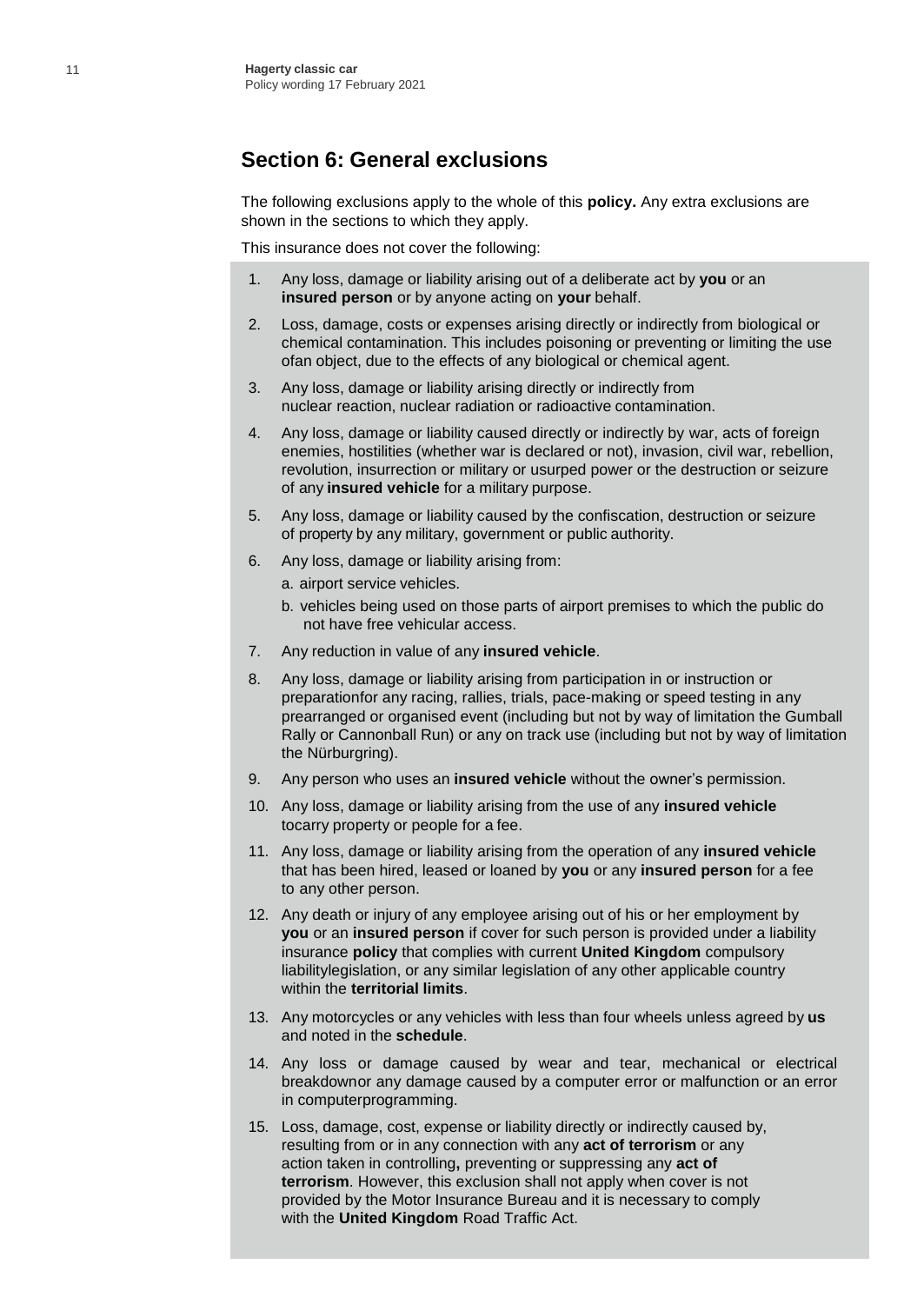### **Section 6: General exclusions**

- 16. Any claim where **you** or an **insured person** would be entitled to be paid under any other insurance if this **policy** did not exist, except for any amounts in excess of the amount that would be covered under the other insurance.
- 17. Any buses, coaches and vehicles with ten or more seats including that of the driver.
- 18. Waterborne vessels, aircraft, hovercraft or any other **vehicle** not designed to run on land unless amphibious which is licensed to go on highways (but not including any waterborne exposure).
- 19. Any losses involving the ownership, operation, maintenance or use of any **vehicle** the principal use of which is:
	- a. the transportation of high explosives such as nitroglycerine, dynamite or any other similar explosive.
	- b. the bulk transportation of liquid petroleum or gasoline.
	- c. the transportation of gases in liquid, compressed or gaseous forms.
- 20. Any damage to tyres caused by braking, punctures, cuts or bursts.
- 21. Any loss of value following repairs.
- 22. Any loss, theft, damage, disablement, impairment or loss of use of your vehicle or any cost or expense arising as a result of any computer virus, ransomware, code or software or any related threat, deception or hoax.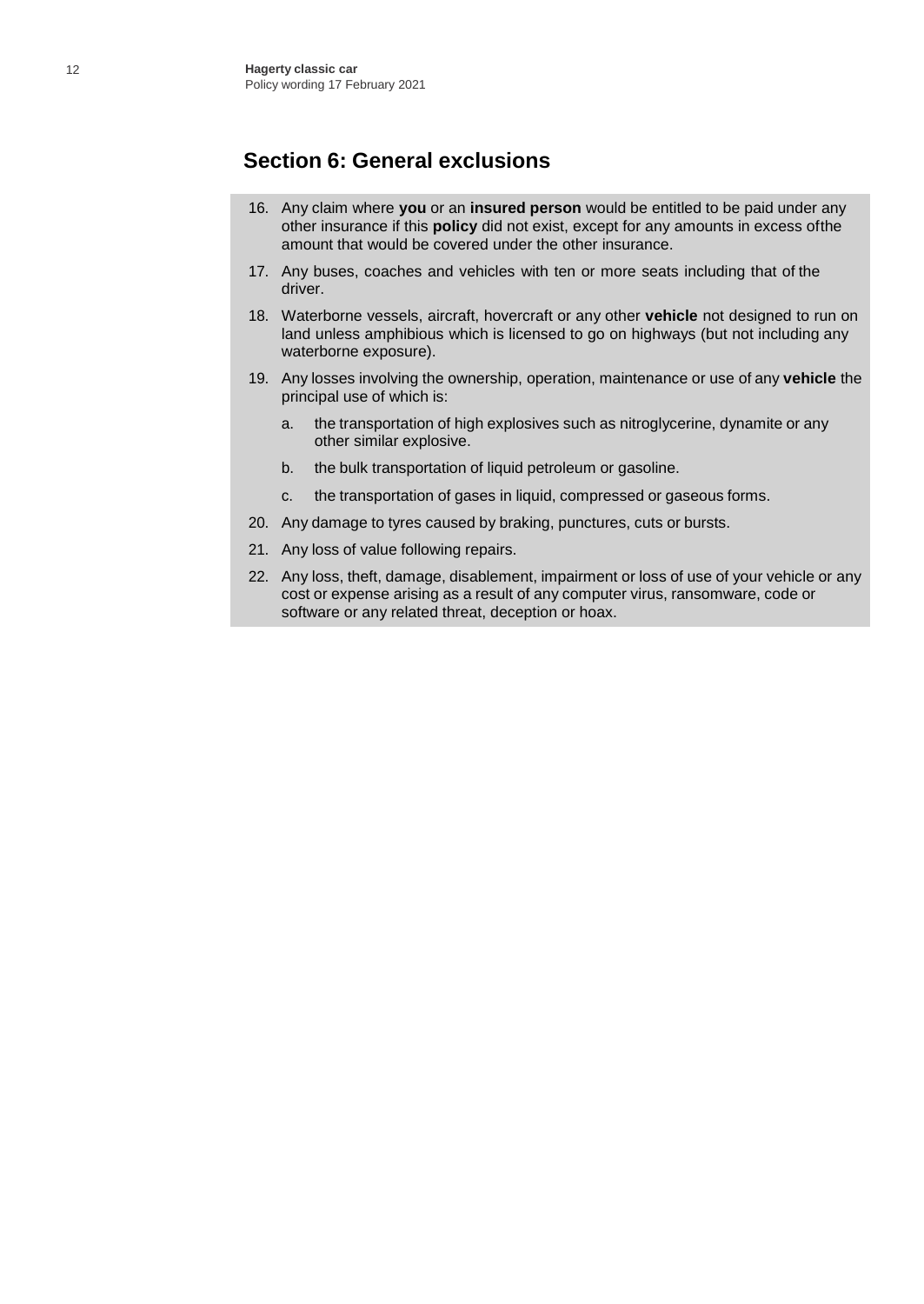# **Section 7: Physical damage cover**

|                      | You should read your schedule to see if this physical damage cover applies to<br>your policy.                                                                                                                                                                                                                                                                                                                                                                                                                                                                                                                                                                                                                                                                                                                                                   |
|----------------------|-------------------------------------------------------------------------------------------------------------------------------------------------------------------------------------------------------------------------------------------------------------------------------------------------------------------------------------------------------------------------------------------------------------------------------------------------------------------------------------------------------------------------------------------------------------------------------------------------------------------------------------------------------------------------------------------------------------------------------------------------------------------------------------------------------------------------------------------------|
|                      | This section provides you and an insured person with physical damage cover as<br>detailed below, whilst driving an insured vehicle anywhere within the territorial limits.                                                                                                                                                                                                                                                                                                                                                                                                                                                                                                                                                                                                                                                                      |
|                      | The general terms, general conditions and general exclusions all apply to this section.                                                                                                                                                                                                                                                                                                                                                                                                                                                                                                                                                                                                                                                                                                                                                         |
| What is covered      | We will cover physical loss of or physical damage to an insured vehicle occurring<br>during the period of insurance anywhere within the territorial limits.                                                                                                                                                                                                                                                                                                                                                                                                                                                                                                                                                                                                                                                                                     |
| What is not covered  | Your excess.<br>Loss of use of the insured vehicle or any other indirect loss.<br>Loss or damage to your vehicle in the event that you have exceeded the mileage<br>declared to us in the proposal form and stated in your schedule.                                                                                                                                                                                                                                                                                                                                                                                                                                                                                                                                                                                                            |
| Garaging condition   | If between the hours of 10pm and 6am your vehicle is within 500 metres of an associated<br>address you must ensure that the vehicle is kept in a secure locked garage or returned<br>to the garage address.                                                                                                                                                                                                                                                                                                                                                                                                                                                                                                                                                                                                                                     |
|                      | If you do not, we will not have to pay any related claim.                                                                                                                                                                                                                                                                                                                                                                                                                                                                                                                                                                                                                                                                                                                                                                                       |
|                      | This condition does not apply in cases where, subject to our prior agreement and the<br>payment of the appropriate additional premium, your vehicle is kept on your driveway<br>or at an alternative location.                                                                                                                                                                                                                                                                                                                                                                                                                                                                                                                                                                                                                                  |
| How much we will pay | Your schedule will show you the maximum amount we will pay for each agreed claim.<br>Following loss or damage involving any insured vehicle, we will decide whether to repair<br>or make a cash settlement.                                                                                                                                                                                                                                                                                                                                                                                                                                                                                                                                                                                                                                     |
|                      | We will insure your vehicle for its agreed value provided we have received, within 30<br>days of either the start of this policy or the date from when the vehicle was added to this<br>policy, an acceptable valuation certificate or acceptable photographs of your vehicle.<br>The agreed value is the maximum we will pay if your vehicle is declared by us to be a<br>total loss.                                                                                                                                                                                                                                                                                                                                                                                                                                                          |
|                      | If we have not received an acceptable valuation certificate or acceptable photographs of<br>your vehicle, the maximum we will pay in the event of your vehicle being declared a<br>total loss is the amount insured or the vehicle's market value whichever is the lesser<br>amount.                                                                                                                                                                                                                                                                                                                                                                                                                                                                                                                                                            |
|                      | An insured vehicle will be declared to be a total loss when it is totally destroyed or<br>stolen and not recovered. An insured vehicle is considered totally destroyed when the<br>salvage value plus the repair cost is equal to or greater than the agreed value or the<br>amount insured if we have not received an acceptable valuation certificate or<br>acceptable photographs within the time frames shown above. An insured vehicle is<br>considered stolen when it is stolen and not recovered within 30 days of its theft. However<br>if a tracking device is installed to the insured vehicle and is active at the time of the<br>theft, the insured vehicle will be considered stolen when it is stolen and not recovered<br>within 14 days of its disappearance. When we pay for a total loss the salvage becomes<br>our property. |
|                      | If we are going to settle your claim by replacing your vehicle or paying you the<br>amount insured, agreed value or the market value, your vehicle will become our<br>property. In the event of a total loss you may, where legislation permits, request the<br>opportunity to retain the vehicle salvage, subject to a reasonable deduction from the<br>claim settlement decided by us.                                                                                                                                                                                                                                                                                                                                                                                                                                                        |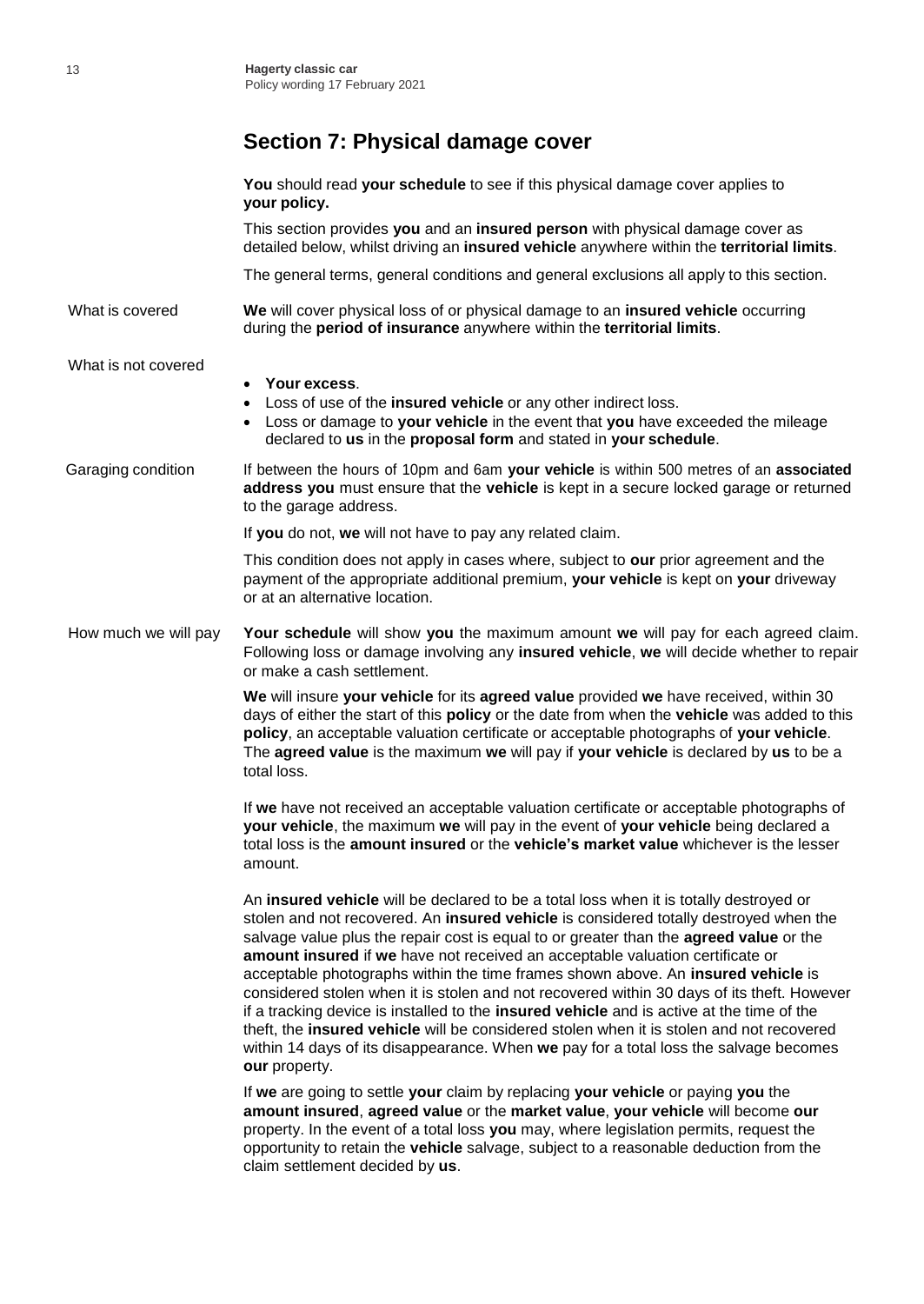### **Section 8: Additional cover and benefits**

If section 7, physical damage cover, applies to **your policy**, the following additional covers and benefits are automatically included in **your** insurance.

Unless specifically stated to the contrary, they are in addition to the **agreed value** and the **excess** assigned to the **insured vehicle** will apply.

Audio and electrical In the event of a covered loss **we** will also cover up to £750 for the following for loss or equipment damage if the cost of replacement is included in the **agreed value**. If it is not included in the **agreed value** there will be no cover for such equipment.

- a. The following equipment if permanently installed in or removable from a housing unit within the **vehicle** and designed to be operated only by the power of the **vehicle**, including radios, tape players, CD players and DVD players or similar equipment including their accessories and antennas.
- b. Telephones if permanently installed in the **vehicle** and designed to be operated only by the power of the **vehicle**, including their accessories and antennas.

Car jacking and If **you** or a **named insured person** is subject to physical assault as a result of road rage aggravated or attempted theft or any other incident involving an **insured vehicle** during the **period of insurance**, **we** will pay up to £5,000 towards the cost of legal representation or medical expenses, counselling or any other associated expenses.

Any such incident must be reported to the police within 48 hours of it happening.

This additional cover does not apply if the assault is by a relative or a person known to **you**.

- Child car seats If **you** or a **named insured person** has a child car seat in an **insured vehicle** and the **insured vehicle** is involved in an accident during the **period of insurance** involving impact damage, **we** will replace the child car seat with a new one of equivalent quality even if the child car seat itself is not damaged. **Your excess** does not apply to this cover.
- Disablement In the event of an accident during the **period of insurance** resulting in a covered claim under this **policy** and **you** or a **named insured person** is registered disabled as a result of the accident, **we** will pay up to £10,000 towards the cost of applicable modifications to **your** or a **named insured person's vehicle**.
- Driving other cars **You** will be covered under sections 7, 8, 9, and 10 of this **policy** whilst driving any **insured vehicle** unless stated otherwise or an exclusion applies.

This additional cover is secondary to any other insurance that may apply at the time of a covered loss and a £1,000 **excess** will apply.

Emergency If following a covered loss more than 50 miles from **your** or a **named insured person's** transportation/ closest residence **you** or a **named insured person** incur emergency transportation accommodation costs, **we** will pay such costs up to a maximum of £500.

In addition, **we** will pay up to a maximum of £1,000 for accommodation and meals.

Emergency treatment **We** will reimburse **you** or a **named insured person** using an **insured vehicle** for payment made under the **United Kingdom** Road Traffic Act for emergency treatment incurred as a result of an accident during the **period of insurance**.

Foreign use **We** will cover **you** or a **named insured person** for trips to countries within the **territorial limits** for up to 90 days commencing during the **period of insurance**.

> The **certificate** should provide evidence that the compulsory insurance laws within the **territorial limits** are complied with.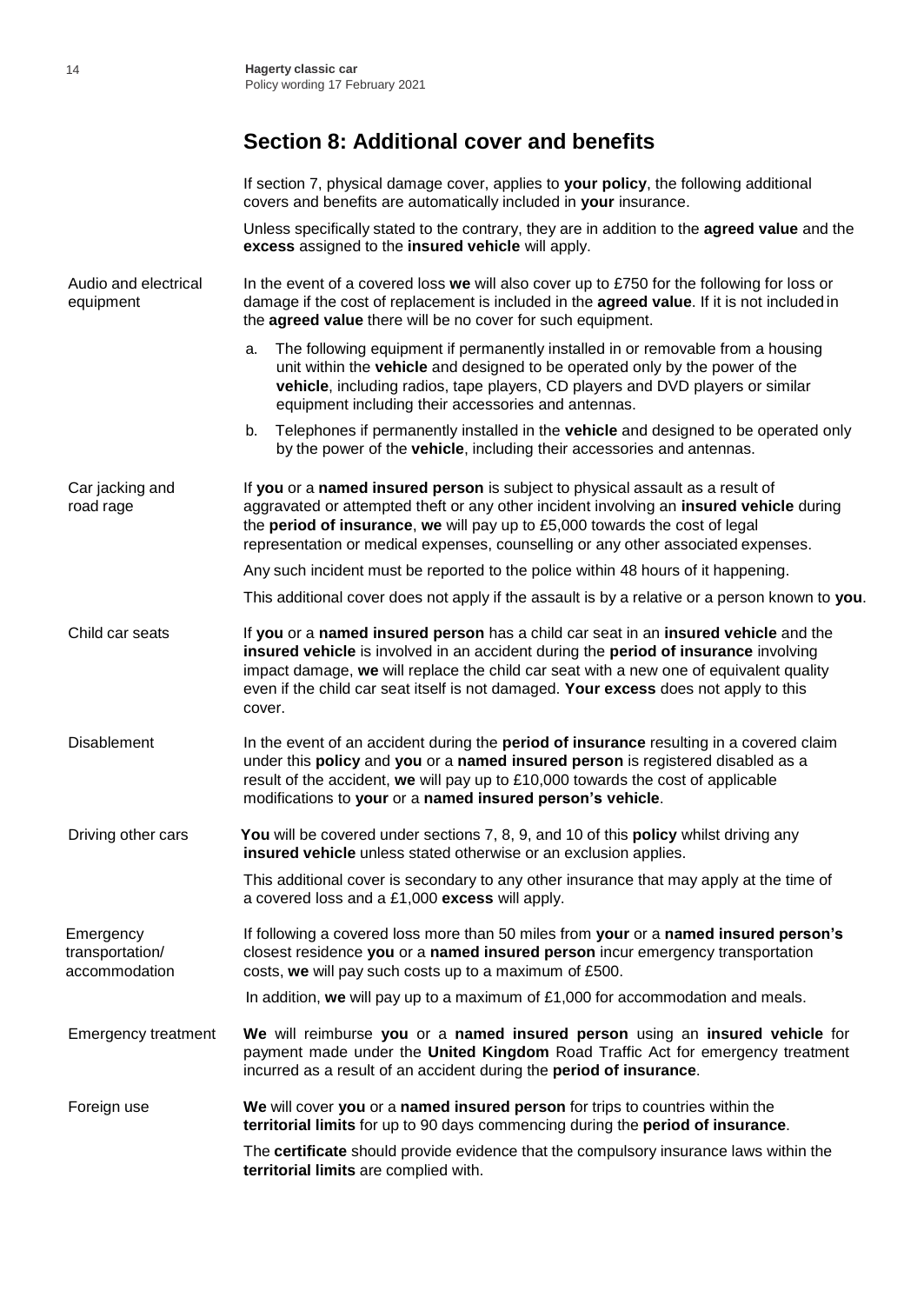# **Section 8: Additional cover and benefits**

| Glass cover                          | In the event of physical damage to window glass and/or sunroof glass to your vehicle we<br>will pay for the replacement or repair of the glass. If your vehicle was manufactured post<br>1990, the most we will pay is £1,500.                                                                                                                                                                                                        |  |  |
|--------------------------------------|---------------------------------------------------------------------------------------------------------------------------------------------------------------------------------------------------------------------------------------------------------------------------------------------------------------------------------------------------------------------------------------------------------------------------------------|--|--|
|                                      | A £100 excess applies to this additional cover. However, if the glass is repaired, the<br>excess does not apply.                                                                                                                                                                                                                                                                                                                      |  |  |
| Lock replacement                     | Should you or an insured person lose or have the door key or ignition/alarm<br>immobiliser key to a vehicle or garage door opener stolen during the period of<br>insurance, we will pay up to £500 for its replacement and for the replacement of the<br>associated lock.                                                                                                                                                             |  |  |
| Medical expenses                     | We will pay necessary medical expenses, up to a total of £500 for you or a named<br>insured person, incurred as a result of an accident during the period of insurance.<br>Such medical expenses must arise out of injury to you or a named insured person<br>while he or she is occupying an insured vehicle. This additional cover also applies if<br>you or a named insured person are struck by another motor vehicle or trailer. |  |  |
| Personal accident<br>cover           | We will pay you or a named insured person or the applicable estate for you or a named<br>insured person £10,000 for bodily injury in the event that an accident during the period<br>of insurance involving an insured vehicle is the sole cause of:<br>• death, or                                                                                                                                                                   |  |  |
|                                      |                                                                                                                                                                                                                                                                                                                                                                                                                                       |  |  |
|                                      | • total loss of a limb, or                                                                                                                                                                                                                                                                                                                                                                                                            |  |  |
|                                      | • loss of sight in one or both eyes.                                                                                                                                                                                                                                                                                                                                                                                                  |  |  |
|                                      | We do not provide this additional cover if the accident is caused directly or indirectly whilst<br>you or a named insured person has a blood alcohol level exceeding the prescribed<br>limit as decreed by the United Kingdom Road Traffic Act (or similar legislation of any<br>other applicable country within the territorial limits) or are under the influence of any<br>illegal substance.                                      |  |  |
| Personal effects                     | We will pay for your personal effects (excluding cash, travellers cheques, bearerbond,<br>stock certificates or jewellery) in an insured vehicle that are lost or damaged dueto an<br>accident or to fire, theft or attempted theft during the period of insurance up to a total<br>amount of £500.<br>Your excess does not apply to this additional cover.                                                                           |  |  |
| Personal registration<br>plate cover | If you or a named insured person's vehicle has a personalised registration number<br>purchased from the DVLA and the vehicle is stolen during the period of insurance<br>and not recovered, we will pay up to £5,000 to compensate you for the loss of the plate.<br>If wepay under this additional cover the rights to the plate will become ours.                                                                                   |  |  |
| <b>Trailers</b>                      | We will pay up to £5,000 for theft or physical damage to a trailer or non-motorised<br>Horsebox, which you or a named insured person owns or are legally responsible for and<br>which is no more than 4.6 metres (15 feet) in length, during the period of insurance,<br>whether it is attached to an insured vehicle or not.                                                                                                         |  |  |
|                                      | Proof of ownership of a trailer will need to be provided for this cover to apply.                                                                                                                                                                                                                                                                                                                                                     |  |  |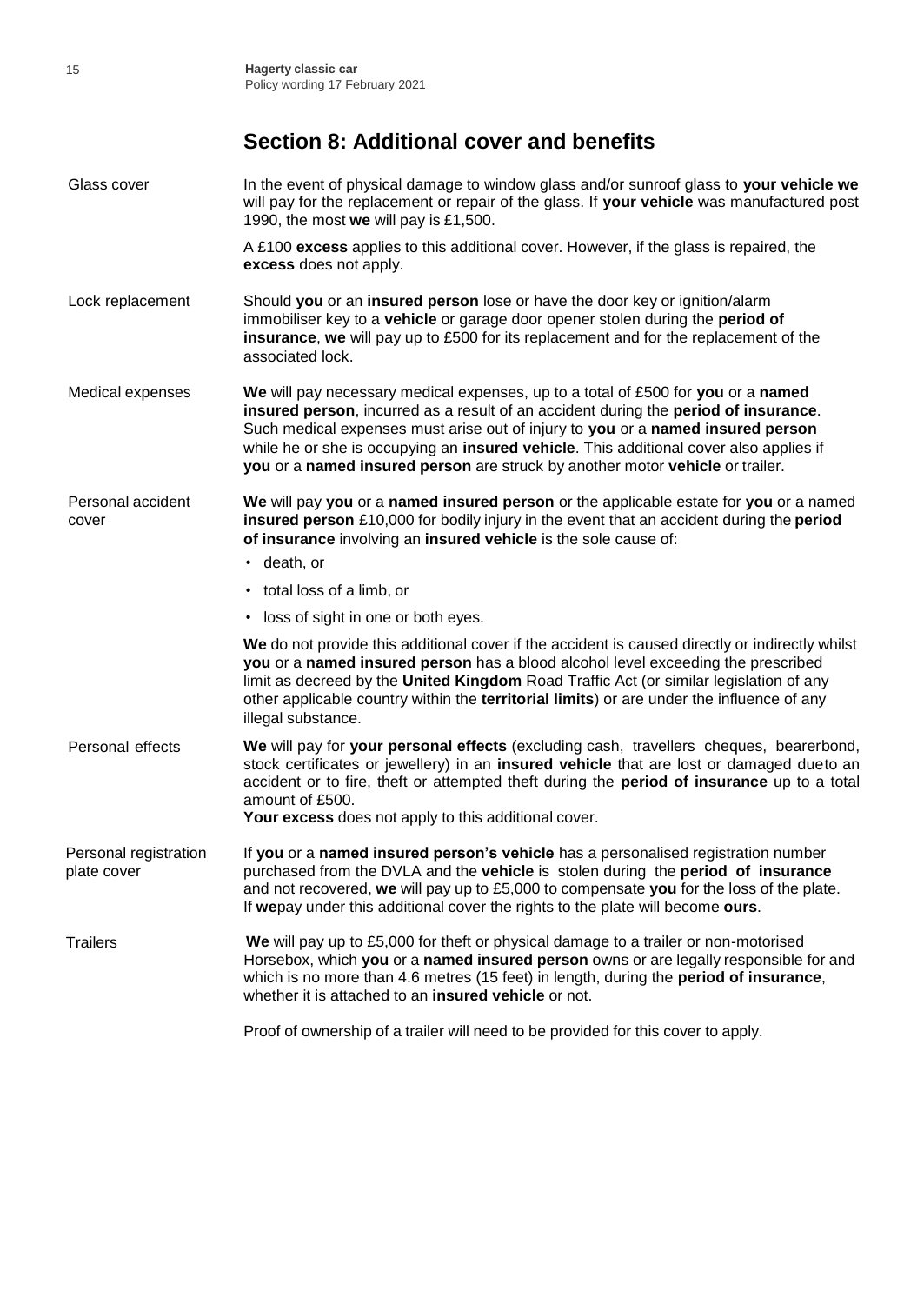# **Section 9: Third party liability cover**

You should read **your schedule** to see if this third party liability cover applies to **your policy.** This section provides **you** and an **insured person** with third party liability cover as detailed below, whilst driving an **insured vehicle** anywhere within the **territorial limits**. The General terms, General conditions and General exclusions all apply to this section. What is covered **We** will cover the legal liability of **you** and an **insured person** to compensate others if, as a result of an accident during the **period of insurance** arising from the maintenance, operation or use of an **insured vehicle**,

- someone is injured (including any sickness or disease resulting from such injury), or dies, or
- tangible third party property is physically lost or physically damaged (including the loss of use of such damaged property).

How much we will pay The most **we** will pay for any one accident resulting in damage to third party property is £20,000,000.

There is no limit on the amount **we** will pay for any one accident resulting in

- injury or death of a third party, or
- injury or death of a passenger travelling in an **insured vehicle**.

All claims caused by one accident are agreed to be one claim however many **insured persons** may be legally liable for the accident.

We will pay reasonable and necessary costs and expenses of legal representation should **you** or an **insured person** need to defend against any legal action seeking damages for injury, death or property damage.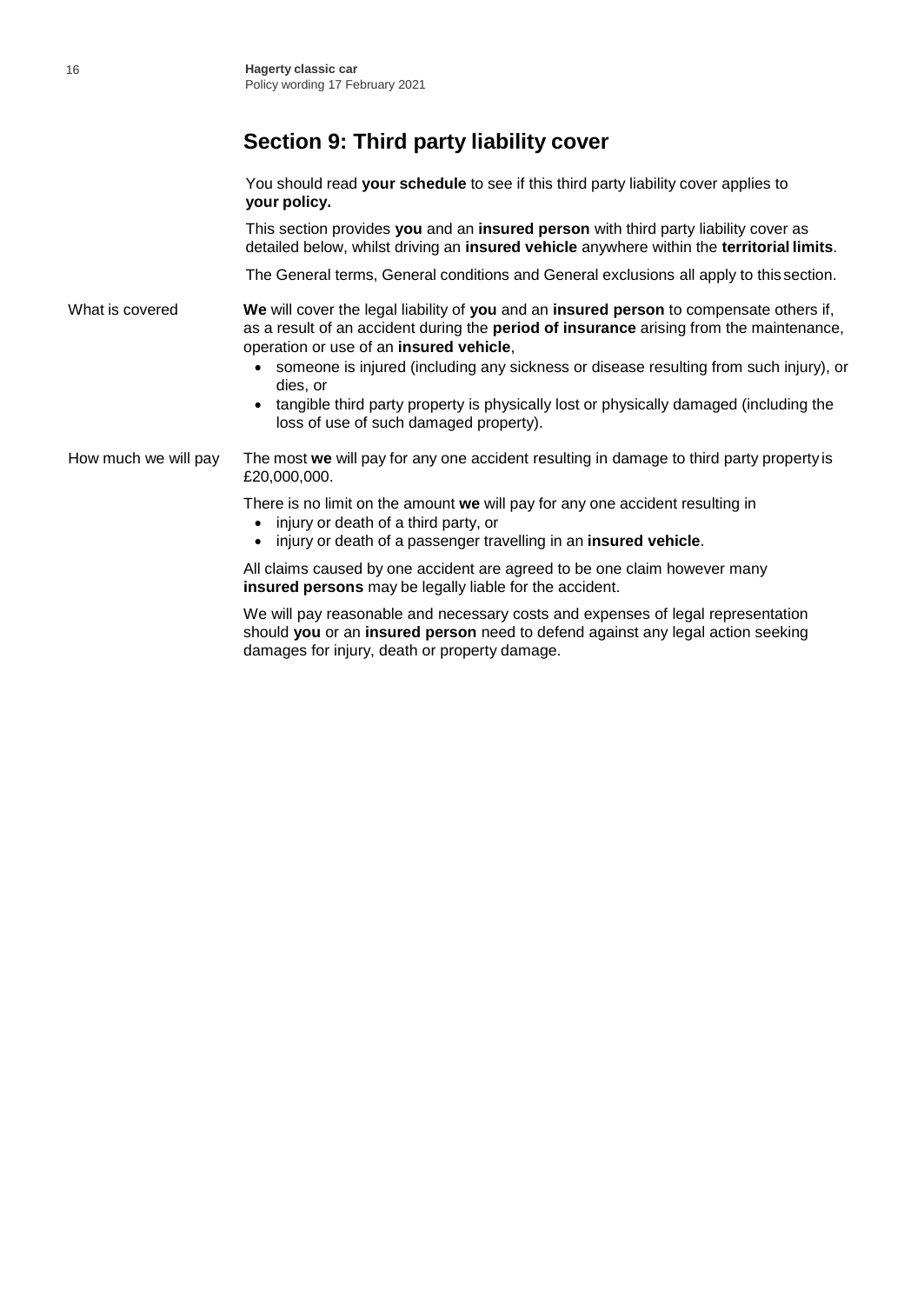# Section 10: Motor legal expenses cover

# **Motor legal expenses cover**

|                                                           | Motor legal expenses cover is arranged by Lawshield and underwritten by AmTrust Europe<br>Limited.                                                                                                                                                                                                                                                     |
|-----------------------------------------------------------|--------------------------------------------------------------------------------------------------------------------------------------------------------------------------------------------------------------------------------------------------------------------------------------------------------------------------------------------------------|
|                                                           | Lawshield UK Limited is authorised and regulated by the Financial Conduct Authority. Firm<br>Reference No. 306793.                                                                                                                                                                                                                                     |
|                                                           | AmTrust Europe Limited is authorised by the Prudential Regulation Authority and regulated<br>by the Financial Conduct Authority and the Prudential Regulation Authority. Firm Reference<br>No. 202189. AmTrust Europe Limited is registered in England and Wales under number<br>01229676.                                                             |
|                                                           | This section provides a named insured person with motor legal expenses cover as<br>detailed below, whilst driving an insured vehicle anywhere within the territorial<br>limits.                                                                                                                                                                        |
| <b>Special definitions</b><br>applying to this<br>section | The general terms, general conditions and general exclusions all apply to this section.                                                                                                                                                                                                                                                                |
| <b>Claims adjuster</b>                                    | Any claims negotiator, adjuster or other appropriately qualified person, firm or company<br>appointed by Lawshield to act for the named insured person.                                                                                                                                                                                                |
| <b>Insured incident</b>                                   | A road traffic accident for which the named insured person is not at fault (excluding claims<br>for theft or fire) occurring within the period of insurance and territorial limits which results<br>in:                                                                                                                                                |
|                                                           | a. loss or damage to the insured vehicle including any attached trailer;                                                                                                                                                                                                                                                                               |
|                                                           | b. loss or damage to any personal property owned by the named insured person<br>whilst the property is in/on or attached to the insured vehicle;                                                                                                                                                                                                       |
|                                                           | c. the death of or injury to the named insured person whilst in or getting into or out<br>of the insured vehicle;<br>d. any other uninsured losses.                                                                                                                                                                                                    |
| Insurers                                                  | AmTrust Europe Limited, Market Square House, St James's Street, Nottingham, NG1<br>6FG.                                                                                                                                                                                                                                                                |
| Legal costs<br>and expenses                               | a) Fees, costs and disbursements reasonably incurred by Lawshield, any claims<br>adjuster, solicitor, or other appropriately qualified person appointed to act for<br>thenamed insured person with Lawshield's consent; and                                                                                                                            |
|                                                           | b) The costs of any civil proceedings incurred by an opponent awarded against the named<br>insured person by order of a court or which Lawshield have agreed to pay.                                                                                                                                                                                   |
|                                                           | Where solicitors costs are payable by the insurer, these will be chargeable on the<br>standard basis as defined by the Civil Procedure Rules, or in accordance with the<br>Fixed Recoverable Costs scheme if appropriate and would be limited to £125.00<br>including VAT per hour solicitors time, and £12.50 including VAT for each letter sent out. |
|                                                           | Explanatory note: The Fixed Recoverable Costs scheme applies to road traffic accidents<br>which are settled by negotiation before court proceedings are issued for claims up to the<br>value of £25,000. The rules set out how legal fees are calculated for these cases.                                                                              |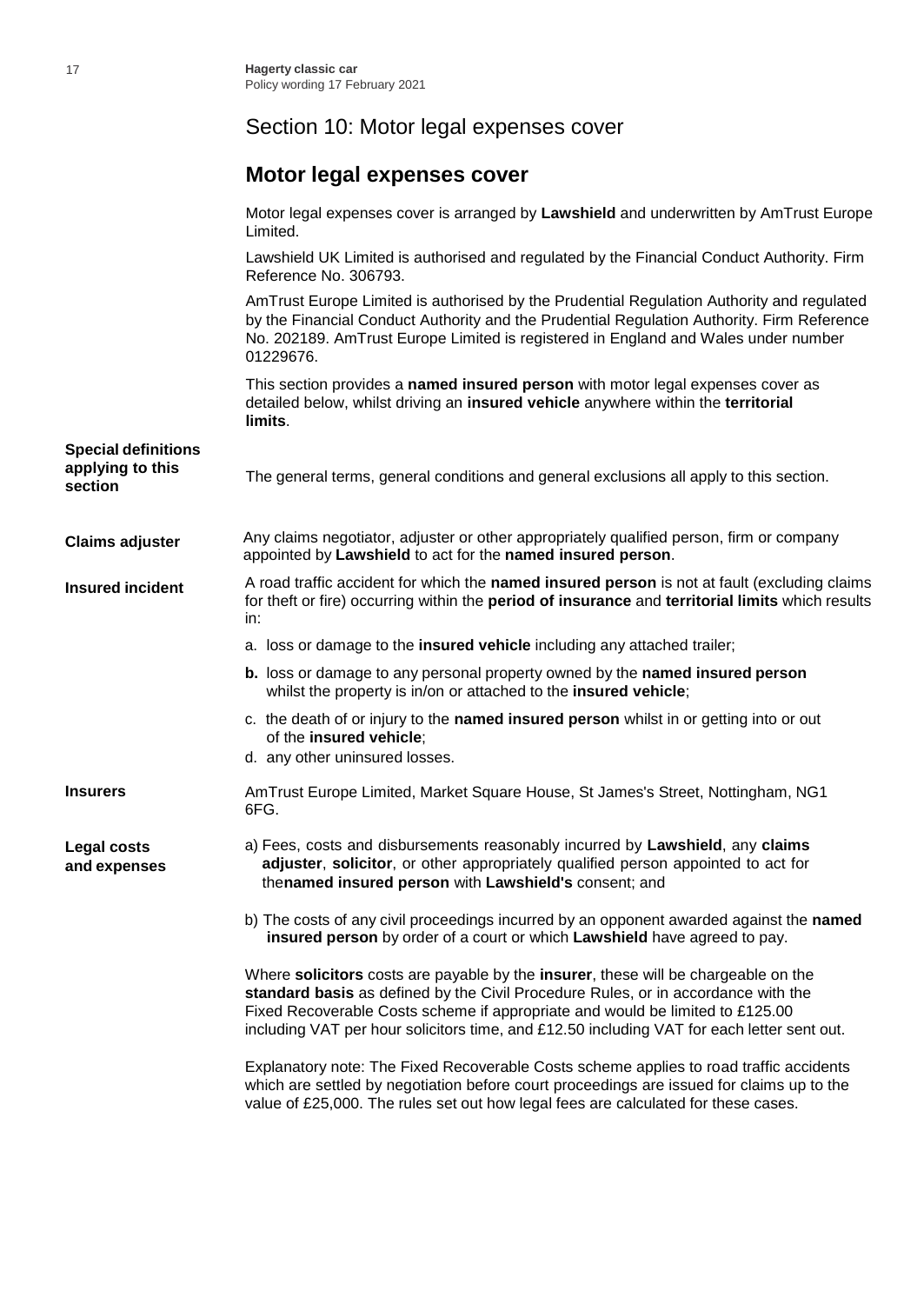#### **Motor legal expenses cover**

**Prospects of success** Reasonable prospects are considered to be 51% or better chance of success.

- **Solicitor** The **solicitor**, firm of **solicitors** or other appropriately qualified person, firm orcompany appointed to act for the **named insured person**.
- **Standard basis** The assessment of costs which are proportionate to the **named insured persons** claim.

**What is covered Legal costs and expenses** for legal proceedings started on behalf of the **named insured person** during the **period of insurance** and in connection with pursuing civil claims arising from an **insured incident** relating to the use of an **insured vehicle** or any other **vehicle** attached and being towed by the **insured vehicle** whichresults directly in the death of or personal injury to the **named insured person**  and any other uninsured losses the **named insured person** incurs.

> If the **named insured person** is not awarded any costs or compensation the **insurer** will pay all **legal costs and expenses** up to the limit under this section. If the **named insured person** is awarded costs, the **named insured person** must use these to repay the amount the **insurer** has paid out on their behalf in connection with the proceedings but if the **legal costs and expenses** are greater than the amount the **named insured person** is awarded for those costs and expenses, the **insurer** will pay the extra amount (up to the limit under this section).

# **How much insurers**

**will pay** The maximum amount **insurers** will pay in respect of all **insured incidents** which are related in time or by cause is £100,000 for both the **named insured person** and any opponents insofar as they are liable to pay them. This includes **legal costs and expenses**  ofboth the **named insured person** and any opponents where the **named insured person**  is liable to pay them.

#### **Special exclusions applying to this section**

In addition to the **policy** general exclusions the following additional exclusions apply to this part of **your policy**.

The **insurers** will not pay **legal costs and expenses** in the following circumstances:

- Claims where there are no **prospects of success**. **Lawshield** will continue to assess whether **prospects of success** exist throughout the **named insured person's** claim and if at any time **Lawshield** consider the **named insured person's** claim no longer has **prospects of success** and/or an alternative course of action is appropriate and/or under the terms and conditions of the policy the claim is not admissible, then **Lawshiel**d will inform the **named insured person** in writing of the decision and the reason behind that decision. Having informed the **named insured person** of this, and subject to the policy conditions, **Lawshield** may withdraw further cover for **legal costs and expenses**.
- Claims arising from driving under the influence of alcohol or drugs.
- Claims where **Lawshield** are not told about the claim within 180 days of the event which caused it.
- **Legal costs and expenses** if the **named insured person** withdraws from legal proceedings without **Lawshield's** agreement.
- Legal costs and expenses which are covered under a more specific insurance or if a claim has been refused by another insurance company.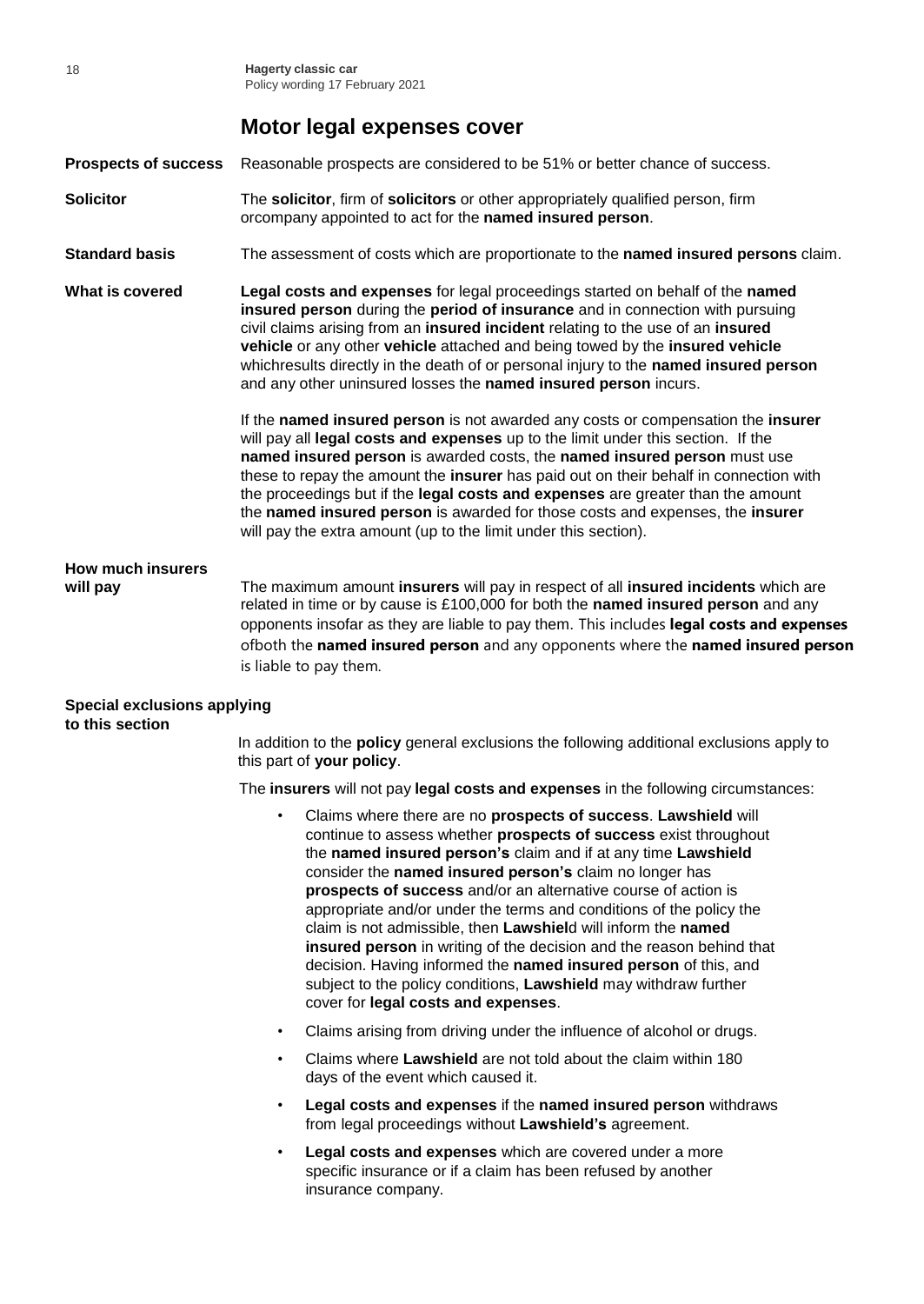- **Legal costs and expenses** where fixed recoverable costs have already been recovered by the **solicitor**.
- Where a reasonable estimate of the **legal costs and expenses** is greater than the amount in dispute other than in relation to Uninsured Loss Recovery Claims.
- **Legal costs and expenses** incurred prior to **Lawshield's** written acceptance of a claim or that **Lawshield** have not agreed to in advance.
- Claims arising from any deliberate or criminal act or omission by the **named insured person**.
- **Legal costs and expenses**, fines or other penalties which the **named insured person** is ordered to pay by a Court of Criminal Justice.
- Incidents involving an **insured vehicle** owned or driven by the **named insured person**, where the **named insured person** was not in possession of a valid driving licence or the **insured vehicle** was not covered by a valid test certificate where appropriate or was not in a road- worthy condition.
- Motor vehicles used by or on behalf of the **named insured person** for racing, rallies, competitions or trials of any kind.
- Claims arising from the **insured vehicle** not being used in accordance with the terms and conditions of **your policy**.
- Claims arising from an **insured incident** that occurs outside the **territorial limits** except enforcement of a judgement obtained from a court within the territorial limits with **Lawshield's** prior approval against a defendant who resides outside of the jurisdiction of the court making the order.

**Lawshield** shall be under no liability to pay for avoidable correspondence, absence from work compensation or for travelling expenses or sustenance allowances of the **named insured person** (except to the extent that the **named insured person** may be specifically covered under the other sections of the **policy**).

**Lawshield** shall not be liable for any direct or indirect consequence of terrorism as defined by the Terrorism Act 2000 and any amending or substituting legislation.

**Lawshield** shall not be liable for any consequence, howsoever caused, including but not limited to Computer Virus, of Electronic Data being lost, destroyed, distorted, altered, or otherwise corrupted.

For the purposes of this policy, Electronic Data shall mean facts, concepts and information stored to form useable data for communications, interpretations, or processing by electronic or electromechanical data processing or other electronically controlled hardware, software and other coded instructions for the processing and manipulation of data, or the direction and manipulation of such hardware.

For the purposes of this policy, Computer Virus shall mean a set of corrupting, harmful, or otherwise unauthorised instructions or code, whether these have been introduced maliciously or otherwise, and multiply themselves through a computer system or network of whatsoever nature.

The **insurer** will not provide cover, pay any claim or provide any benefit if doing so would expose the **insurer** to any sanction, prohibition or restriction under United Nations resolutions or the trade or economic sanctions, laws or regulations of the European Union, United Kingdom or United States of America.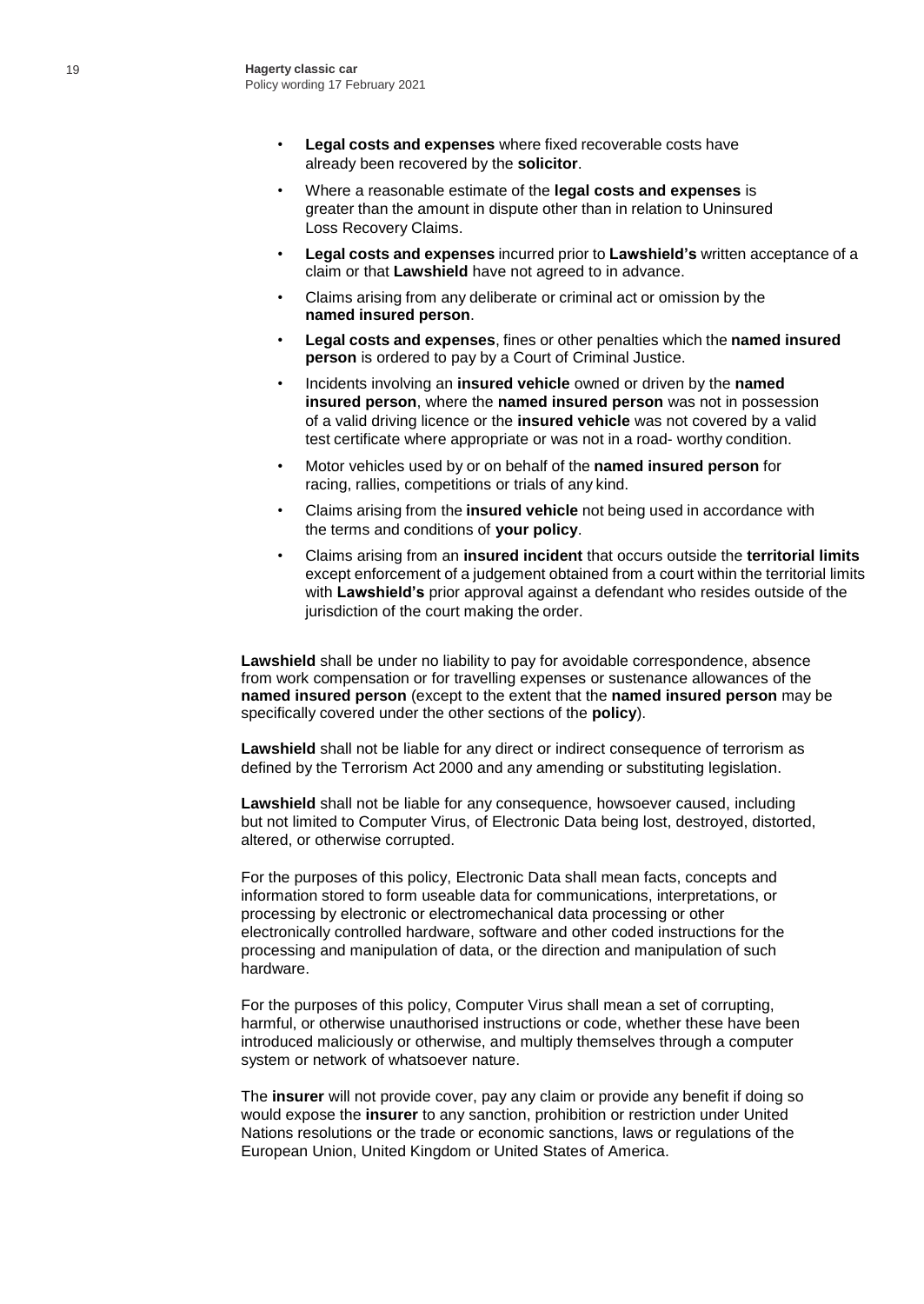# **Motor legal expenses cover**

| <b>Special</b><br>conditions<br>applying to        | Compliance by the named insured person with the following provisions applying to this<br>section and all of the terms in the policy shall be a condition of this insurance.                                                    |                                                                                                                                                                                                                                                                                                                                                                                                                   |  |
|----------------------------------------------------|--------------------------------------------------------------------------------------------------------------------------------------------------------------------------------------------------------------------------------|-------------------------------------------------------------------------------------------------------------------------------------------------------------------------------------------------------------------------------------------------------------------------------------------------------------------------------------------------------------------------------------------------------------------|--|
| this section                                       | Where cover is requested and granted to any person mentioned in the <b>schedule</b> , then the<br>terms and conditions and exclusions of this section apply equally to such persons as they do to<br>the named insured person. |                                                                                                                                                                                                                                                                                                                                                                                                                   |  |
| Responsibilities of the<br>named insured<br>person | 2)                                                                                                                                                                                                                             | 1) The named insured person must tell Lawshield in writing as soon as possible<br>when a claim or possible claim happens.<br>The named insured person must give Lawshield any information and evidence<br>Lawshield need (the named insured person will have to pay any costs involved<br>in this). The named insured person must not do anything to affect their case.                                           |  |
|                                                    | 3)                                                                                                                                                                                                                             | The named insured person must tell Lawshield about any other legal expense<br>insurance they have which may cover the same loss.                                                                                                                                                                                                                                                                                  |  |
|                                                    | 4)                                                                                                                                                                                                                             | The named insured person must co-operate fully with Lawshield, the claims<br>adjuster or the solicitor.                                                                                                                                                                                                                                                                                                           |  |
| Choice of solicitor                                | 1)                                                                                                                                                                                                                             | Before legal proceedings are issued Lawshield will appoint a solicitor from<br>Lawshield's panel to act on of the named insured person to prosecute, defend<br>or settle any claim Lawshield accept under the terms of this policy.                                                                                                                                                                               |  |
|                                                    | 2)                                                                                                                                                                                                                             | If legal proceedings need to be issued, the named insured person does not have<br>to accept the solicitor Lawshield has chosen. The named insured person must<br>send Lawshield in writing the full name and address of a solicitor who they want<br>to act for them.                                                                                                                                             |  |
|                                                    | 3)                                                                                                                                                                                                                             | In choosing their solicitor, the named insured person must try and keep the cost<br>of any legal proceedings as low as possible.                                                                                                                                                                                                                                                                                  |  |
|                                                    | 4)                                                                                                                                                                                                                             | If the named insured person cannot agree a suitable solicitor with Lawshield,<br>the named insured person can refer their choice of solicitor to arbitration in line<br>with the conditions of this policy. If there is a dispute about the choice of solicitor,<br>Lawshield will appoint a solicitor to act on behalf of the named insured person<br>to protect their interests whilst arbitration takes place. |  |
|                                                    | 5)                                                                                                                                                                                                                             | If the Insurer insures two or more people for one claim, the named insured<br>person may choose solicitors. The named insured person must send their<br>name and address to Lawshield before Lawshield agree to pay any legal costs<br>and expenses.                                                                                                                                                              |  |
|                                                    | 6)                                                                                                                                                                                                                             | Before Lawshield accept the named insured person's choice of a solicitor, or if<br>the named insured person fails to choose a solicitor, Lawshield will be entitled                                                                                                                                                                                                                                               |  |

to instruct a **solicitor** on their behalf.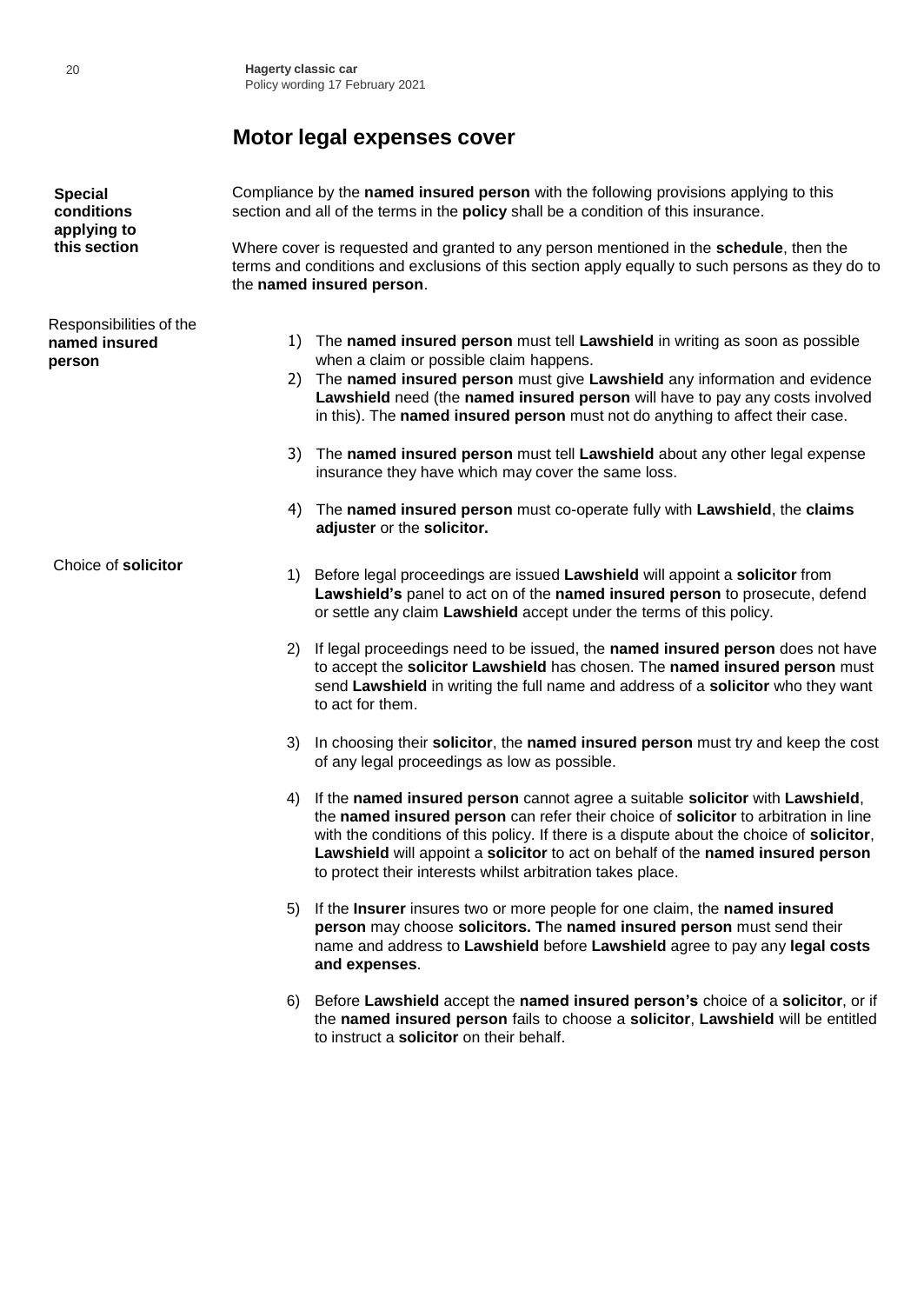- Representation 1) **Lawshield** can take over, and carry out in the name of the **named insured person**, action to take or defend any claims and **Lawshield** will have complete control over how legal proceedings are carried out.
	- 2) **Legal costs and expenses** payable are to be in no way affected by any agreement, undertaking or promise made or given by the **named insured person** to the **solicitor**, witness expert or any **claims adjuster**.
	- 3) **Lawshield** shall have direct access to the **solicitor** at all times and the **named insured person** must keep **Lawshield** fully informed of all material developments during their claim. If **Lawshield** ask the **named insured person** must instruct the **solicitor** to produce to **Lawshield** any documents, information or advice in their possession and the **named insured person** must give the **solicitor** any other instructions relating to the conduct of their claim as **Lawshield** may require.
	- 4) **Lawshield's** written consent must be obtained prior to:
		- i. The instruction of Counsel to appear before a Court (or tribunal) before which a **solicitor** has a right of audience;
		- ii. The instruction of Queen's Counsel;
		- iii. The incurring of unusual experts fees or unusual disbursements;
		- iv. The making of an appeal.
	- 5) If for any reason the **solicitor** refuses to continue to act for the **named insured person** or if the **named insured person** withdraws their claim from the **solicitor**, **Lawshield** will not pay any further **legal costs and expenses** unless **Lawshield** agree to the appointment of an alternative **solicitor** in accordance with the terms and conditions of the **policy**. **Lawshield** will not pay any additional **legal costs and expenses** arising solely as a result of the appointment of a new **solicitor**.
	- 6) If the **named insured person** unreasonably withdraws from a claim without **Lawshield's** prior agreement, then the **legal costs and expenses** will become the responsibility of the **named insured person** and **Lawshield** will be entitled to be reimbursed by the **named insured person** for any costs paid or incurred during the course of the claim. This includes any **legal costs and expenses** that **Lawshield** consider the **named insured person** is obliged to pay solely because they withdrew from the claim.
	- 7) The insurance under this section does not cover an appeal unless **Lawshield**  are notified in writing by the **named insured person** no laterthan six working days before the time for making an Appeal expires and **Lawshield** consider that there are **prospects of success** of such an appeal succeeding.
- Part 36 Offers 1) The **named insured person** or the **solicitor** must inform **Lawshield** immediately in writing of any Part 36 offer under the Civil Procedure Rules made with a view to settling the claim.
	- 2) No agreement is to be made to settle the claim on the basis of both sides paying their own costs without **Lawshield's** prior approval**.**
	- 3) If the **named insured person** or the **solicitor** fail to tell **Lawshield** of any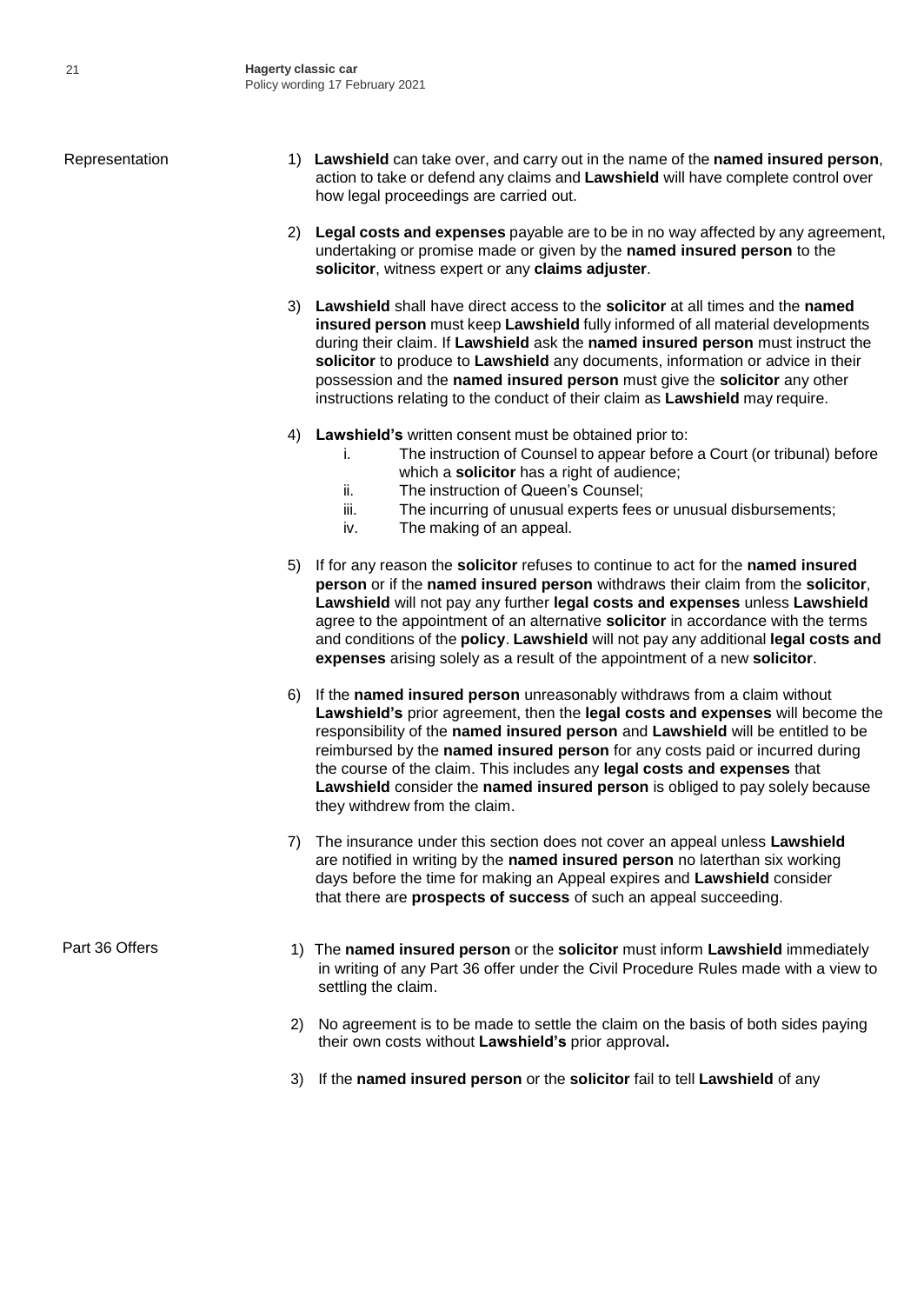Part 36 offer, then the **named insured person** will be responsible to **Lawshield** for an amount equal to the detriment **Lawshield** have suffered as a result of the **named insured person's** failure to comply with this obligation, and **Lawshield** may deduct this amount from any payment **Lawshield** make under this section.

- 4) If the **named insured person** does not accept a Part 36 offer and the **named insured person** does not subsequently achieve a higher award of compensation then **Lawshield** will not pay any further **legal costs and expenses** or opponent's costs unless **Lawshield** were notified of the Part 36 offer and agreed to continue the proceedings.
- 5) **Lawshield** will not unreasonably withhold agreement to continue proceedings however **Lawshield** will have the right to ask the **named insured person** to instruct the **solicitor** to obtain counsel's opinion on the merits of the claim, defence, any Part 36 offer made by an opponent or proposed by the **named insured person**, or whether there are grounds for continuing the proceedings before **Lawshield** agree to continue with the **named insured person's** claim.
- Costs and Recovery 1) At **Lawshield's** request, the **named insured person** must instruct the **solicitor** to have the **legal costs and expenses** taxed, assessed or audited by the relevant authority.
	- 2) The **named insured person** must take all reasonable steps to recover **legal costs and expenses** payable under this policy from their opponent and pay any recovered **legal costs and expenses** to **Lawshield**.
	- 3) **Lawshield** can take proceedings in the name of the **named insured person** (at **Lawshield's** own expense and for **Lawshield's** own benefit) to recover from anyone else, any payment **Lawshield** have made under this insurance.

- Arbitration 1) If there is a dispute between the **named insured person** and **Lawshield** over the presentation, acceptance, rejection, control or discontinuance of any claims or representation at proceedings then at the written request of the **named insured person** the dispute will be referred to an arbitrator, who shall be a **solicitor** or Counsel that the **named insured person** and **Lawshield** agree on. If there is no agreement on the choice of arbitrator one will be appointed by the President of the relevant Law Society of England or Wales or the President of the Law Society of Scotland, as appropriate. Both parties shall present such information relevant to their dispute as required by the arbitrator whose decision will be final and binding. All costs of resolving the dispute shall be met in full by the party against whom the decision is made, or as decided by the arbitrator.
	- 2) If there is a disagreement over the amount **Lawshield** owe the **named insured person**, **Lawshield** will pass the matter to an arbitrator who both the **named insured person** and **Lawshield** agree to. When this happens, the arbitrator must make a decision before the **named insured person** can start proceedings against **Lawshield**.